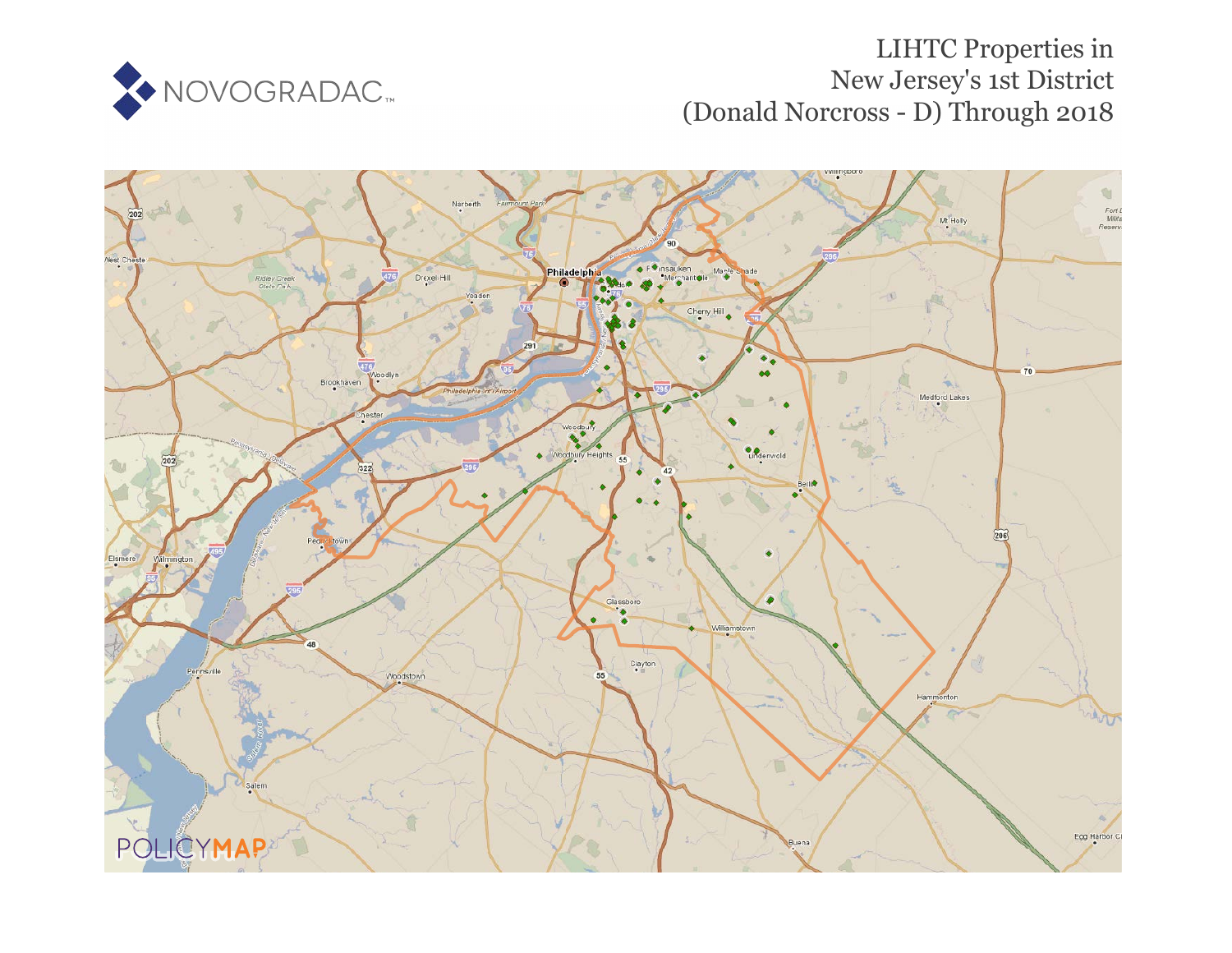| <b>Project Name</b>                                   | <b>Address</b>                                        | City                | <b>State</b>           | <b>Zip Code</b> | <b>Nonprofit</b><br><b>Sponsor</b> | <b>Allocation</b><br>Year | <b>Annual</b><br><b>Allocated</b><br><b>Amount</b> | <b>Year PIS</b>      | <b>Construction Type</b> | <b>Total</b><br><b>Units</b> | Low<br>Income<br><b>Units</b> | <b>Rent or</b><br><b>Income</b><br><b>Ceiling</b> | <b>Credit %</b>  | <b>Tax-Exempt</b><br><b>Bond</b> | <b>HUD Multi-Family</b><br>Financing/<br><b>Rental Assistance</b> |
|-------------------------------------------------------|-------------------------------------------------------|---------------------|------------------------|-----------------|------------------------------------|---------------------------|----------------------------------------------------|----------------------|--------------------------|------------------------------|-------------------------------|---------------------------------------------------|------------------|----------------------------------|-------------------------------------------------------------------|
| <b>EVANS-FRANCIS</b><br><b>ESTATES</b>                | 100 EVANS LN                                          | CHERRY HILL         | NJ                     | 8003            |                                    | 2005                      | \$0                                                | Insufficient<br>Data | Not Indicated            | 54                           | $\bf{0}$                      |                                                   | Not<br>Indicated |                                  |                                                                   |
| 1721 SPRINGDALE<br>ROAD                               | 1721<br>SPRINGDALE<br><b>ROAD</b>                     | CHERRY HILL TWP. NJ |                        | 8003            |                                    | Insufficient<br>Data      | \$1,294,858                                        | Insufficient<br>Data | <b>New Construction</b>  | 79                           | 79                            | 60% AMGI                                          | Not<br>Indicated |                                  |                                                                   |
| 1721 SPRINGDALE<br>ROAD PHASE II                      | 1721<br>SPRINGDALE<br><b>ROAD</b>                     | CHERRY HILL TWP. NJ |                        | 8003            |                                    | Insufficient<br>Data      | $\$0$                                              | Insufficient<br>Data | Not Indicated            | $\bf{0}$                     | $\bf{0}$                      |                                                   | Not<br>Indicated |                                  |                                                                   |
| <b>BRANCH VILLAGE</b><br><b>PHASE I</b>               | FERRY AVENUE CAMDEN<br><b>AND 9TH ST</b>              |                     | $\mathbf{N}\mathbf{J}$ | 8104            |                                    | Insufficient<br>Data      | $\$0$                                              | Insufficient<br>Data | New Construction         | 72                           | 72                            | 60% AMGI                                          | Not<br>Indicated |                                  |                                                                   |
| <b>BRITTIN VILLAGE</b>                                | 3911 FEDERAL<br><b>STREET</b>                         | PENNSAUKEN          | $\rm{NJ}$              | 8110            |                                    | Insufficient<br>Data      | \$1,485,027                                        | Insufficient<br>Data | Not Indicated            | 65                           | 65                            | 60% AMGI                                          | Not<br>Indicated |                                  |                                                                   |
| CAMDEN<br><b>TOWNHOUSES</b>                           | 707A<br><b>BROADWAY</b>                               | <b>CAMDEN</b>       | $\rm{NJ}$              | 8103            |                                    | Insufficient<br>Data      | \$1,059,511                                        | Insufficient<br>Data | Acquisition and Rehab 89 |                              | 89                            | 60% AMGI                                          | Not<br>Indicated |                                  |                                                                   |
| FREEDOM VILLAGE BY<br>THE LAKE AT<br><b>GIBBSBORO</b> | 47 S. LAKEVIEW GIBBSBORO<br><b>DRIVE</b>              |                     | $\rm{NJ}$              | 8026            |                                    | Insufficient<br>Data      | $\$0$                                              | Insufficient<br>Data | <b>New Construction</b>  | 72                           | 72                            | 60% AMGI                                          | Not<br>Indicated |                                  |                                                                   |
| STONEGATE AT<br>STEPHENS PHASE II                     | 6306<br><b>BROWNING</b><br><b>ROAD</b>                | <b>PENNSAUKEN</b>   | NJ                     | 8109            |                                    | Insufficient<br>Data      | \$0                                                | Insufficient<br>Data | <b>New Construction</b>  | 68                           | 68                            | 60% AMGI                                          | Not<br>Indicated |                                  |                                                                   |
| <b>WESTVILLE SENIOR</b>                               | $1000$ - $1002$ AND $$\tt WESTVILLE$$ $1010$ BROADWAY |                     | NJ                     | 8093            |                                    | Insufficient<br>Data      | \$1,181,002                                        | Insufficient<br>Data | New Construction         | 64                           | 63                            | 60% AMGI                                          | Not<br>Indicated |                                  |                                                                   |
| <b>WINSLOW CROSS</b><br><b>CREEK PHASE IV</b>         | 300 LAMPART<br><b>DRIVE</b>                           | WINSLOW TWP.        | NJ                     | 8081            |                                    | Insufficient<br>Data      | \$1,400,000                                        | Insufficient<br>Data | <b>New Construction</b>  | 70                           | 70                            | 60% AMGI                                          | Not<br>Indicated |                                  |                                                                   |
| <b>COOPER ST APTS</b>                                 | 220 COOPER ST CAMDEN                                  |                     | NJ                     | 8102            | No                                 | Insufficient<br>Data      | $\$0$                                              | 1991                 | Not Indicated            | $30\,$                       | $\bf{0}$                      |                                                   | Not<br>Indicated | No                               |                                                                   |
| 220 COOPER STREET<br>#214                             | 220 COOPER ST CAMDEN                                  |                     | $\mathbf{N}\mathbf{J}$ | 08102-1645      | No                                 | Insufficient<br>Data      | \$0                                                | 1991                 | Not Indicated            | 30                           | $\bf{0}$                      |                                                   | TCEP only No     |                                  |                                                                   |
| 220 COOPER STREET                                     | 220 COOPER<br><b>STREET</b>                           | <b>CAMDEN</b>       | $\rm{NJ}$              | 8102            |                                    | Insufficient<br>Data      | \$324,496                                          | 1991                 | Acquisition and Rehab 30 |                              | $30\,$                        | 60% AMGI                                          | Not<br>Indicated |                                  |                                                                   |

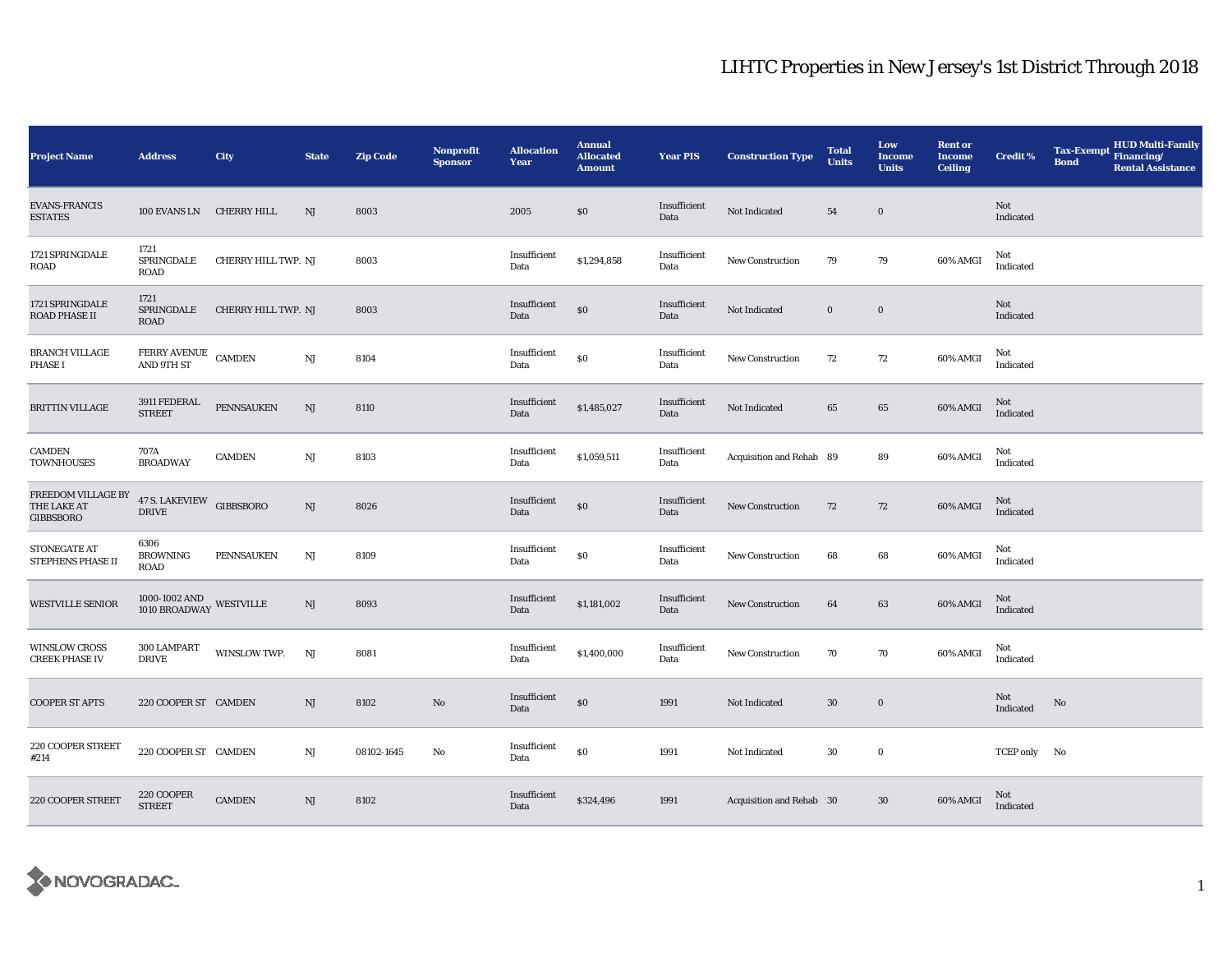| <b>Project Name</b>                                                   | <b>Address</b>                                    | City                             | <b>State</b>           | <b>Zip Code</b> | Nonprofit<br><b>Sponsor</b> | <b>Allocation</b><br>Year | <b>Annual</b><br><b>Allocated</b><br><b>Amount</b> | <b>Year PIS</b> | <b>Construction Type</b>              | <b>Total</b><br><b>Units</b> | Low<br><b>Income</b><br><b>Units</b> | <b>Rent or</b><br><b>Income</b><br><b>Ceiling</b> | <b>Credit %</b>       | <b>HUD Multi-Family</b><br><b>Tax-Exempt</b><br>Financing/<br><b>Bond</b><br><b>Rental Assistance</b> |
|-----------------------------------------------------------------------|---------------------------------------------------|----------------------------------|------------------------|-----------------|-----------------------------|---------------------------|----------------------------------------------------|-----------------|---------------------------------------|------------------------------|--------------------------------------|---------------------------------------------------|-----------------------|-------------------------------------------------------------------------------------------------------|
| <b>WEST WYNNE</b>                                                     | 20 CHURCH ST CAMDEN                               |                                  | NJ                     | 08105-2414      | No                          | 1990                      | \$0                                                | 1992            | Acquisition and Rehab 12              |                              | $\bf{0}$                             |                                                   | TCEP only No          |                                                                                                       |
| <b>SOUTH BROADWAY</b><br>PARTNERSHIP                                  | 1844 SOUTH<br><b>BROADWAY</b><br><b>AVENUE</b>    | <b>CAMDEN</b>                    | $\rm{NJ}$              | 8104            |                             | Insufficient<br>Data      | \$8,095                                            | 1992            | Acquisition and Rehab 12              |                              | 12                                   | 60% AMGI                                          | Not<br>Indicated      |                                                                                                       |
| <b>BROADWAY</b><br><b>TOWNHOUSES 92</b>                               | 707A S<br><b>BROADWAY</b>                         | <b>CAMDEN</b>                    | $_{\rm NJ}$            | 08103-2101      | No                          | 1989                      | \$0                                                | 1993            | <b>New Construction</b>               | 91                           | $\bf{0}$                             |                                                   | TCEP only No          |                                                                                                       |
| <b>COOPER PLAZA</b><br><b>HISTORIC HOMES</b>                          | 738<br>WASHINGTON<br><b>STREET</b>                | CAMDEN                           | $\rm{NJ}$              | 8103            | $\mathbf{No}$               | 1991                      | \$40,608                                           | 1993            | Acquisition and Rehab 64              |                              | 53                                   |                                                   | 60% AMGI TCEP only No |                                                                                                       |
| <b>RUNSEN HOUSE</b>                                                   | 825 EAST<br><b>CLEMENTS</b><br><b>BRIDGE ROAD</b> | RUNNEMEDE<br><b>BORO</b>         | $\mathbf{N}\mathbf{J}$ | 8078            | No                          | 1991                      | \$583,136                                          | 1993            | <b>New Construction</b>               | 81                           | 81                                   | 60% AMGI                                          | TCEP only No          |                                                                                                       |
| CAMDEN<br>TOWNHOUSE#310                                               | 707A S<br><b>BROADWAY</b>                         | <b>CAMDEN</b>                    | NJ                     | 08103-2101      | $\rm No$                    | Insufficient<br>Data      | \$0                                                | 1993            | Not Indicated                         | 89                           | $\bf{0}$                             |                                                   | TCEP only No          |                                                                                                       |
| WEST WYNNE /<br><b>CHURCH STREET</b>                                  | 16 CHURCH<br><b>STREET</b>                        | <b>CAMDEN</b>                    | $_{\rm NJ}$            | 8105            |                             | Insufficient<br>Data      | \$0                                                | 1993            | Acquisition and Rehab 20              |                              | 20                                   | 60% AMGI                                          | Not<br>Indicated      |                                                                                                       |
| LANNING SQUARE<br>WEST                                                | 307 ROYDEN<br><b>STREET</b>                       | <b>CAMDEN</b>                    | $\mathbf{N}\mathbf{J}$ | 8104            | $\rm No$                    | 1992                      | \$0                                                | 1994            | Acquisition and Rehab 10              |                              | 10                                   | 60% AMGI                                          | Not<br>Indicated      | No                                                                                                    |
| MUNICIPAL LIENS<br><b>PROPERTIES</b>                                  | 1158 N 32ND ST CAMDEN                             |                                  | $_{\rm NJ}$            | 8105            | No                          | 1993                      | \$0                                                | 1994            | Acquisition and Rehab 1               |                              | $\mathbf{1}$                         |                                                   | Not<br>Indicated      | $\mathbf{No}$                                                                                         |
| <b>BARRINGTON MEWS</b>                                                | 2101 REAMER<br>DR                                 | <b>BARRINGTON</b>                | NJ                     | 08007-1727      | $\mathbf{No}$               | 1993                      | \$0                                                | 1994            | <b>New Construction</b>               | 284                          | $\bf{0}$                             |                                                   | TCEP only No          |                                                                                                       |
| <b>SENIOR HOUSING OF</b><br><b>BARRINGTON</b>                         | 2101 REAMER<br><b>DRIVE</b>                       | <b>BARRINGTON</b><br><b>BORO</b> | NJ                     | 8007            |                             | Insufficient<br>Data      | \$949,563                                          | 1995            | <b>New Construction</b>               | 284                          | 284                                  | 60% AMGI                                          | Not<br>Indicated      |                                                                                                       |
| <b>SCENIC FALLS</b><br><b>AFFORDABLE HOUSING WASHINGTON BLACKWOOD</b> | 227                                               |                                  | $\rm{NJ}$              | 8012            | $\mathbf{No}$               | 1995                      | \$0                                                | 1996            | Both New Construction 99<br>and $A/R$ |                              | 99                                   |                                                   | Not<br>Indicated      | No                                                                                                    |
| <b>SCENIC FALLS</b>                                                   | 228<br>WASHINGTON BLACKWOOD<br><b>AVENUE</b>      |                                  | $_{\rm NJ}$            | 8012            |                             | Insufficient<br>Data      | \$221,462                                          | 1996            | Acquisition and Rehab 99              |                              | 99                                   | 60% AMGI                                          | Not<br>Indicated      |                                                                                                       |

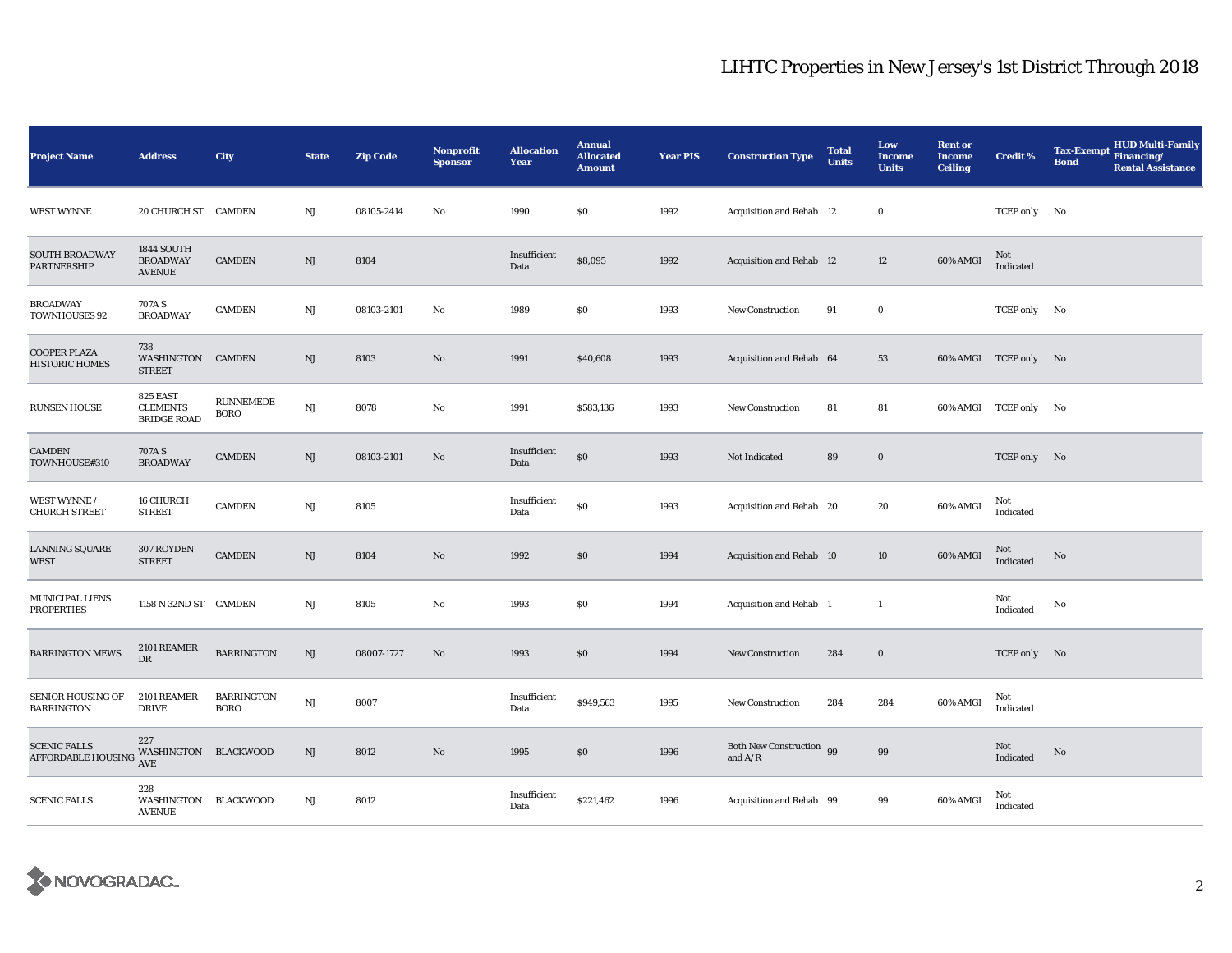| <b>Project Name</b>                                            | <b>Address</b>                                      | City                | <b>State</b>           | <b>Zip Code</b> | <b>Nonprofit</b><br><b>Sponsor</b> | <b>Allocation</b><br><b>Year</b> | <b>Annual</b><br><b>Allocated</b><br><b>Amount</b> | <b>Year PIS</b> | <b>Construction Type</b> | <b>Total</b><br><b>Units</b> | Low<br><b>Income</b><br><b>Units</b> | <b>Rent or</b><br><b>Income</b><br><b>Ceiling</b> | <b>Credit %</b>       | <b>HUD Multi-Family</b><br><b>Tax-Exempt</b><br>Financing/<br><b>Bond</b><br><b>Rental Assistance</b> |
|----------------------------------------------------------------|-----------------------------------------------------|---------------------|------------------------|-----------------|------------------------------------|----------------------------------|----------------------------------------------------|-----------------|--------------------------|------------------------------|--------------------------------------|---------------------------------------------------|-----------------------|-------------------------------------------------------------------------------------------------------|
| COOPER WATERFRONT 800 GALINDEZ<br><b>HOMES</b>                 | COURT                                               | <b>CAMDEN</b>       | NJ                     | 8102            | $\mathbf{N}\mathbf{o}$             | 1995                             | \$849,545                                          | 1997            | Acquisition and Rehab 65 |                              | 65                                   | 60% AMGI                                          | Not<br>Indicated      | No                                                                                                    |
| <b>DEPTFORD PARK</b><br><b>APARTMENTS II</b>                   | <b>100 POP</b><br>MOYLAN<br><b>BOULEVARD</b>        | DEPTFORD TWP. NJ    |                        | 8096            | No                                 | 1995                             | \$304,276                                          | 1997            | <b>New Construction</b>  | 80                           | 80                                   |                                                   | 60% AMGI TCEP only No |                                                                                                       |
| <b>SERGI FARMS</b>                                             | 1700 ABBEY<br><b>ROAD</b>                           | CHERRY HILL TWP. NJ |                        | 8003            | No                                 | 1995                             | \$514,326                                          | 1997            | New Construction         | 120                          | 120                                  |                                                   | 60% AMGI TCEP only No |                                                                                                       |
| <b>CHELSEA PLACE</b>                                           | 1700 ABBEY RD CHERRY HILL                           |                     | NJ                     | 08003-2697      | No                                 | Insufficient<br>Data             | \$0                                                | 1997            | <b>New Construction</b>  | 72                           | $\bf{0}$                             |                                                   | TCEP only No          |                                                                                                       |
| MAIN STREET II<br><b>AFFORDABLE HOUSING</b><br><b>PROJECT</b>  | 1101 CHELSEA<br><b>PLACE</b>                        | VOORHEES TWP. NJ    |                        | 8043            |                                    | Insufficient<br>Data             | \$357,731                                          | 1997            | <b>New Construction</b>  | 72                           | 72                                   | 60% AMGI                                          | Not<br>Indicated      |                                                                                                       |
| TAUNTON RUN SENIOR 401 TAUNTON<br><b>HOUSING</b>               | <b>AVENUE</b>                                       | <b>BERLIN TWP.</b>  | $_{\rm NJ}$            | 8091            | $\mathbf{No}$                      | 1995                             | \$207,036                                          | 1998            | <b>New Construction</b>  | 108                          | 108                                  |                                                   | 60% AMGI TCEP only No |                                                                                                       |
| <b>MILLSTREAM</b><br><b>APARTMENTS</b>                         | 241<br><b>BLACKWOOD</b><br><b>BARNSBORO</b><br>ROAD | WASHINGTON<br>TWP.  | $\mathbf{N}\mathbf{J}$ | 8080            | $\mathbf{N}\mathbf{o}$             | Insufficient<br>Data             | \$274,469                                          | 1999            | <b>New Construction</b>  | 96                           | 96                                   |                                                   | 60% AMGI TCEP only No |                                                                                                       |
| <b>COUNTY HOUSE</b><br>VILLAGE                                 | 100 ARONS<br>COURT                                  | WASHINGTON<br>TWP.  | NJ                     | 8080            | No                                 | 1997                             | \$692,423                                          | 1999            | <b>New Construction</b>  | 96                           | 95                                   | 60% AMGI                                          | Not<br>Indicated      | No                                                                                                    |
| FERRY MANOR #731                                               | 2101 FERRY AVE CAMDEN                               |                     | $\rm{NJ}$              | 08104-1931      | No                                 | Insufficient<br>Data             | \$0                                                | 2006            | Not Indicated            | 86                           | $\bf{0}$                             |                                                   | TCEP only No          |                                                                                                       |
| LITC #716 - BELLMAWR 255 W<br><b>SENIOR HOUSING</b>            | <b>BROWNING RD</b>                                  | BELLMAWR            | NJ                     | 08031-2012      | No                                 | Insufficient<br>Data             | \$620,473                                          | 2006            | New Construction         | 130                          | $\bf{0}$                             |                                                   | TCEP only No          |                                                                                                       |
| LITC#06405 LIFE LINK<br><b>HOMES</b>                           | 209 AWALT DR GLASSBORO                              |                     | NJ                     | 08028-2656      | No                                 | Insufficient<br>Data             | \$243,168                                          | 2006            | <b>New Construction</b>  | 30                           | $\bf{0}$                             |                                                   | TCEP only No          |                                                                                                       |
| LITC#06411 FAIRVIEW 1201 YORKSHIRE CAMDEN<br><b>VILLAGE II</b> | SQUARE                                              |                     | $\mathbf{N}\mathbf{J}$ | 8104            | No                                 | Insufficient<br>Data             | \$349,100                                          | 2006            | Acquisition and Rehab 40 |                              | $\bf{0}$                             |                                                   | TCEP only No          |                                                                                                       |
| <b>ANTIOCH MANOR -</b><br><b>PHASE I</b>                       | <b>700 FERRY</b><br><b>STREET</b>                   | <b>CAMDEN</b>       | $\rm{NJ}$              | 8104            |                                    | Insufficient<br>Data             | \$915,710                                          | 2006            | <b>New Construction</b>  | 64                           | 64                                   | 50% AMGI                                          | Not<br>Indicated      |                                                                                                       |

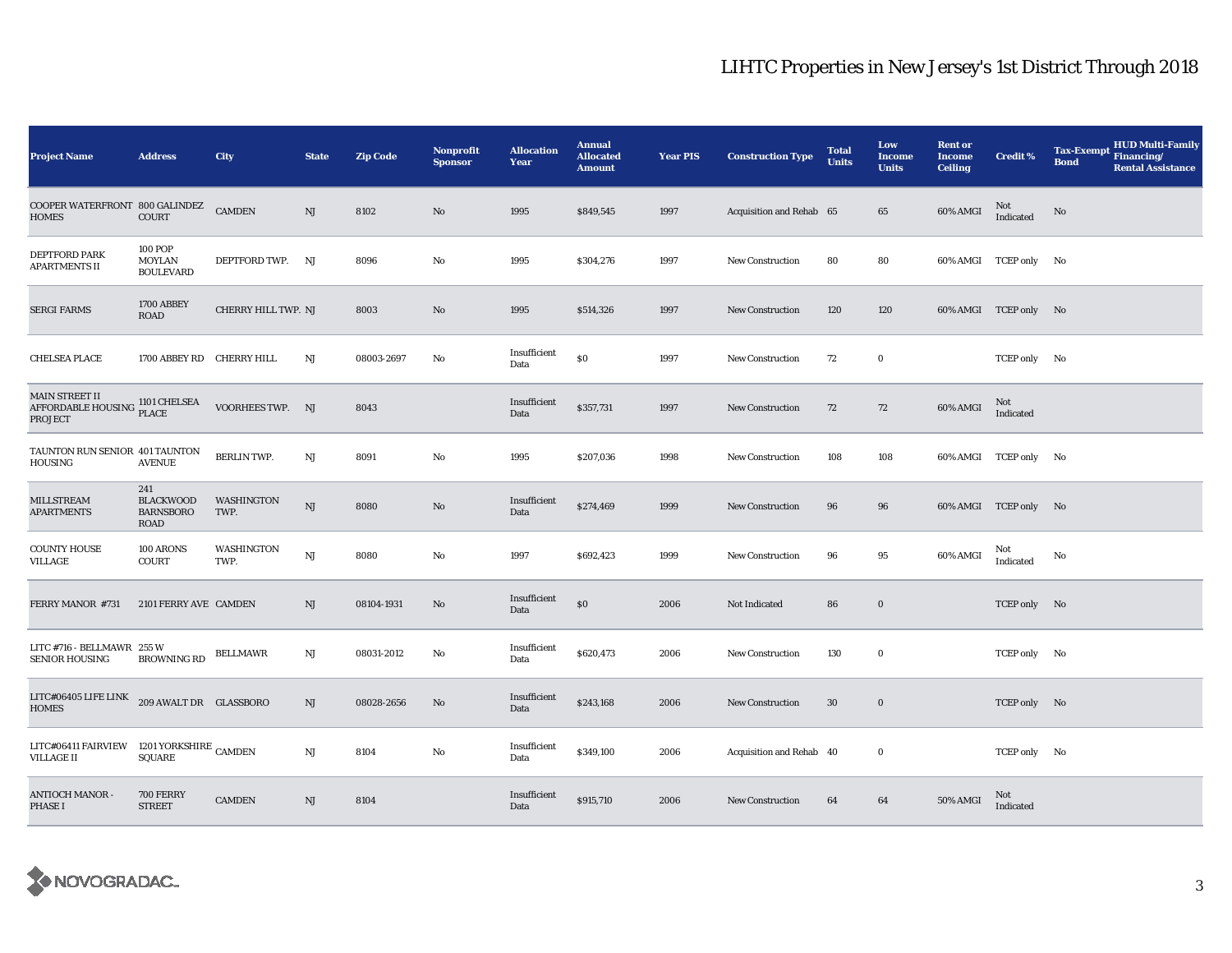| <b>Project Name</b>                                             | <b>Address</b>                                               | City                               | <b>State</b>           | <b>Zip Code</b> | <b>Nonprofit</b><br><b>Sponsor</b> | <b>Allocation</b><br>Year | <b>Annual</b><br><b>Allocated</b><br><b>Amount</b> | <b>Year PIS</b> | <b>Construction Type</b>  | <b>Total</b><br><b>Units</b> | Low<br><b>Income</b><br><b>Units</b> | <b>Rent or</b><br><b>Income</b><br><b>Ceiling</b> | <b>Credit %</b>       | <b>HUD Multi-Family</b><br><b>Tax-Exempt</b><br>Financing/<br><b>Bond</b><br><b>Rental Assistance</b> |
|-----------------------------------------------------------------|--------------------------------------------------------------|------------------------------------|------------------------|-----------------|------------------------------------|---------------------------|----------------------------------------------------|-----------------|---------------------------|------------------------------|--------------------------------------|---------------------------------------------------|-----------------------|-------------------------------------------------------------------------------------------------------|
| NORTHGATE II                                                    | $500\, \mathrm{NORTH}$ 7TH<br><b>STREET</b>                  | <b>CAMDEN</b>                      | $\mathbf{N}\mathbf{J}$ | 8102            | No                                 | Insufficient<br>Data      | \$1,228,879                                        | 2006            | <b>New Construction</b>   | 402                          | 402                                  |                                                   | 60% AMGI TCEP only No |                                                                                                       |
| PEARLYE/PARKVIEW<br><b>APARTMENTS</b>                           | <b>1655 PARK</b><br><b>BOULEVARD</b>                         | <b>CAMDEN</b>                      | $\rm{NJ}$              | 8103            |                                    | 2003                      | \$695,770                                          | 2006            | <b>New Construction</b>   | 51                           | 50                                   | <b>50% AMGI</b>                                   | Not<br>Indicated      |                                                                                                       |
| <b>BALDWINS RUN -</b><br>PHASE 8                                | 404 N. DUDLEY<br><b>STREET</b>                               | <b>CAMDEN</b>                      | $\mathbf{N}\mathbf{J}$ | 8105            | No                                 | 2006                      | \$1,457,960                                        | 2007            | <b>New Construction</b>   | 73                           | 73                                   |                                                   | 50% AMGI TCEP only No |                                                                                                       |
| <b>BALDWINS RUN</b><br><b>SENIOR</b>                            | 3195 WESTFIELD $_{\rm CAMDEN}$<br><b>AVENUE</b>              |                                    | $\mathbf{N}\mathbf{J}$ | 8105            | $\mathbf{N}\mathbf{o}$             | 2005                      | \$1,107,236                                        | 2007            | <b>New Construction</b>   | 74                           | 74                                   |                                                   | 50% AMGI TCEP only No |                                                                                                       |
| HARVEST SENIOR<br>HOUSING                                       | 1115 GIBBSBORO LINDENWOLD<br><b>ROAD</b>                     | <b>BORO</b>                        | NJ                     | 8021            | No                                 | 2005                      | \$600,000                                          | 2007            | <b>New Construction</b>   | 91                           | 91                                   |                                                   | 50% AMGI TCEP only No |                                                                                                       |
| <b>RIVER ROAD</b><br><b>AFFORDABLE</b>                          | 1892 RIVER AVE CAMDEN                                        |                                    | NJ                     | 8105            | No                                 | 2005                      | \$1,578,855                                        | 2007            | New Construction          | 77                           | 40                                   |                                                   | TCEP only No          |                                                                                                       |
| ROYAL CRESCENT                                                  | 1101-1304<br>ROYAL<br><b>CRESCENT CT</b>                     | EAST GREENWICH $_{\rm NJ}$<br>TWP. |                        | 8056            | No                                 | 2006                      | \$310,195                                          | 2007            | <b>New Construction</b>   | 65                           | 65                                   |                                                   | 60% AMGI TCEP only No |                                                                                                       |
| <b>BERNARD DUBIN</b><br><b>HOUSE</b>                            | <b>3051 WEST</b><br><b>CHAPEL</b><br><b>AVENUE</b>           | <b>CHERRY HILL TWP. NJ</b>         |                        | 8002            | No                                 | Insufficient<br>Data      | \$463,876                                          | 2007            | Acquisition and Rehab 145 |                              | 144                                  |                                                   | 60% AMGI TCEP only No |                                                                                                       |
| LITC#745 - BALDWIN'S 404 N DUDLEY<br><b>RUN PHASE 8</b>         | ${\rm ST}$                                                   | <b>CAMDEN</b>                      | $_{\rm NJ}$            | 08105-1411      | No                                 | Insufficient<br>Data      | \$0                                                | 2007            | Not Indicated             | 73                           | $\bf{0}$                             |                                                   | TCEP only No          |                                                                                                       |
| LITC#05907 BALDWIN'S 3195 WESTFIELD CAMDEN<br><b>RUN SENIOR</b> | AVE                                                          |                                    | NJ                     | 08105-2419      | No                                 | Insufficient<br>Data      | \$0                                                | 2007            | Not Indicated             | 74                           | $\bf{0}$                             |                                                   | TCEP only No          |                                                                                                       |
| LITC#06414 ROYAL<br>CRESCENT                                    | 1100 ROYAL<br><b>CRESCENT CT</b>                             | <b>MOUNT ROYAL</b>                 | NJ                     | 08061-1149      | No                                 | Insufficient<br>Data      | \$310,196                                          | 2007            | New Construction          | 65                           | $\bf{0}$                             |                                                   | TCEP only No          |                                                                                                       |
| LITC#0744 BERNARD<br><b>DUBIN HOUSE</b>                         | <b>PROPERTY</b><br>MANAGER 3051 CHERRY HILL<br>CHAPEL AVE W. |                                    | NJ                     | 08002-1530      | No                                 | Insufficient<br>Data      | \$0                                                | 2007            | Not Indicated             | 144                          | $\bf{0}$                             |                                                   | TCEP only No          |                                                                                                       |
| <b>RIVER ROAD</b><br>AFFORDABLE (SITE E)<br>#05916              | 1892 RIVER AVE CAMDEN                                        |                                    | NJ                     | 08105-3628      | No                                 | Insufficient<br>Data      | \$0                                                | 2007            | Not Indicated             | 77                           | $\bf{0}$                             |                                                   | TCEP only No          |                                                                                                       |

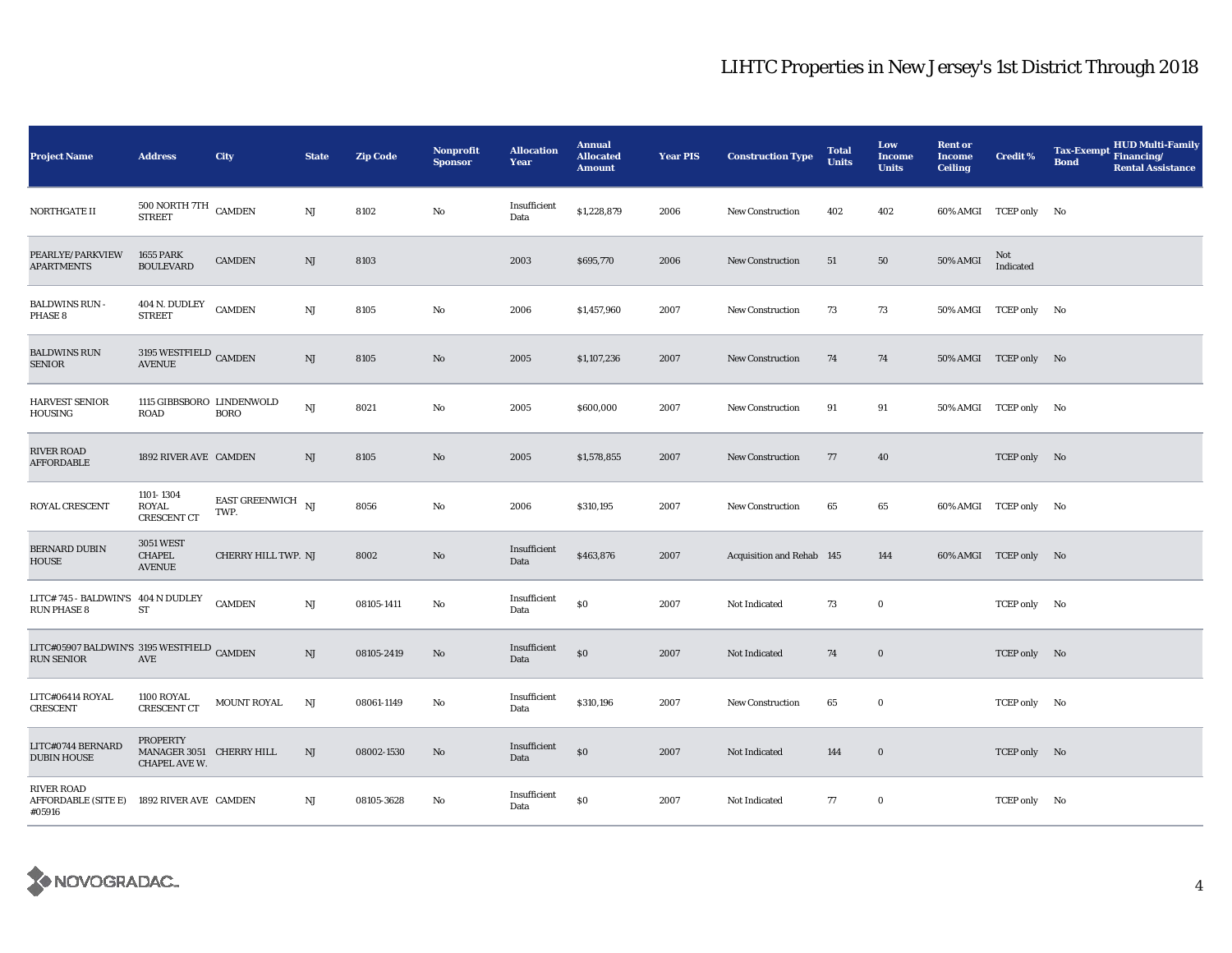| <b>Project Name</b>                                | <b>Address</b>                                                      | City                | <b>State</b> | <b>Zip Code</b> | <b>Nonprofit</b><br><b>Sponsor</b> | <b>Allocation</b><br>Year | <b>Annual</b><br><b>Allocated</b><br><b>Amount</b> | <b>Year PIS</b> | <b>Construction Type</b>  | <b>Total</b><br><b>Units</b> | Low<br>Income<br><b>Units</b> | <b>Rent or</b><br><b>Income</b><br><b>Ceiling</b> | <b>Credit %</b>       | <b>HUD Multi-Family</b><br><b>Tax-Exempt</b><br>Financing/<br><b>Bond</b><br><b>Rental Assistance</b> |
|----------------------------------------------------|---------------------------------------------------------------------|---------------------|--------------|-----------------|------------------------------------|---------------------------|----------------------------------------------------|-----------------|---------------------------|------------------------------|-------------------------------|---------------------------------------------------|-----------------------|-------------------------------------------------------------------------------------------------------|
| RIVER ROAD<br>AFFORDABLE HOUSING<br>(SITE E)       | <b>1810 RIVER</b><br><b>AVENUE</b>                                  | <b>CAMDEN</b>       | NJ           | 8105            |                                    | Insufficient<br>Data      | \$1,578,855                                        | 2007            | <b>New Construction</b>   | 77                           | 77                            | 60% AMGI                                          | Not<br>Indicated      |                                                                                                       |
| LINDEN LAKE SENIOR<br>HOUSING                      | 901 NORCROSS<br>RD                                                  | <b>LINDENWOLD</b>   | NJ           | 8021            | No                                 | 2006                      | \$740,000                                          | 2008            | <b>New Construction</b>   | 82                           | $\bf{0}$                      |                                                   | Not<br>Indicated      | No                                                                                                    |
| <b>FERRY MANOR</b>                                 | 2101 FERRY AVE CAMDEN                                               |                     | NJ           | 8104            | No                                 | Insufficient<br>Data      | \$909,955                                          | 2008            | Acquisition and Rehab 86  |                              | 86                            |                                                   | Not<br>Indicated      | $\mathbf{N}\mathbf{o}$                                                                                |
| <b>CARL MILLER HOMES</b>                           | 677 TILGHAM<br><b>DRIVE</b>                                         | <b>CAMDEN</b>       | NJ           | 8104            | No                                 | 2006                      | \$2,161,782                                        | 2008            | New Construction          | 88                           | 88                            |                                                   | 50% AMGI TCEP only No |                                                                                                       |
| 32ND ST PROJECT                                    | 222 N 32ND ST CAMDEN                                                |                     | NJ           | 8105            | No                                 | 2000                      | \$0                                                | 2002            | <b>New Construction</b>   | 49                           | 49                            |                                                   | Not<br>Indicated      | No                                                                                                    |
| NORTH 32ND STREET<br>PROJECT                       | NORTH 32ND<br><b>STREET AND</b><br><b>SAUNDERS</b><br><b>STREET</b> | <b>CAMDEN</b>       | NJ           | 8105            |                                    | Insufficient<br>Data      | \$757,456                                          | 2002            | <b>New Construction</b>   | 49                           | 49                            | 50% AMGI                                          | Not<br>Indicated      |                                                                                                       |
| <b>CHRIST CARE SENIOR</b>                          | 400 GRIMES<br><b>ROAD</b>                                           | <b>SICKERVILLE</b>  | NJ           | 8081            | No                                 | 2001                      | \$715,465                                          | 2003            | New Construction          | 96                           | 95                            | 50% AMGI                                          | Not<br>Indicated      | $\mathbf{N}\mathbf{o}$                                                                                |
| THE ARBORS                                         | 220 SOUTH<br><b>LENOLA ROAD</b>                                     | MAPLE SHADE<br>TWP. | NJ           | 8052            | No                                 | 2001                      | \$595,697                                          | 2003            | Acquisition and Rehab 408 |                              | 293                           | 60% AMGI TCEP only                                |                       | No.                                                                                                   |
| TAMARACK<br><b>APARTMENTS</b>                      | 1801 E DAVIS ST CAMDEN<br><b>STE 100</b>                            |                     | NJ           | 08104-1947      | No                                 | 2001                      | \$0                                                | 2003            | New Construction          | 542                          | $\bf{0}$                      |                                                   | TCEP only No          |                                                                                                       |
| <b>WESTFIELD ACRES</b><br>RENTAL PHASE I           | 300A N 32ND ST CAMDEN                                               |                     | NJ           | 8105            | No                                 | 2001                      | \$0                                                | 2003            | Acquisition and Rehab 78  |                              | 78                            |                                                   | Not<br>Indicated      | No                                                                                                    |
| <b>CHRIST CARE SENIOR</b><br>HOUSING #659          | 400 GRIMES RD SICKLERVILLE                                          |                     | NJ           | 08081-1900      | No                                 | Insufficient<br>Data      | \$0                                                | 2003            | Not Indicated             | 95                           | $\bf{0}$                      |                                                   | TCEP only No          |                                                                                                       |
| FERRY STATION AKA<br>TAMARACK<br><b>APARTMENTS</b> | <b>2011 FERRY</b><br><b>AVENUE</b>                                  | <b>CAMDEN</b>       | NJ           | 8104            |                                    | Insufficient<br>Data      | \$742,552                                          | 2003            | Acquisition and Rehab 541 |                              | 452                           | 60% AMGI                                          | Not<br>Indicated      |                                                                                                       |
| LIBERTY PARK<br><b>TOWNHOUSES</b>                  | 1535 SOUTH 8TH CAMDEN<br><b>STREET</b>                              |                     | NJ           | 8104            |                                    | Insufficient<br>Data      | \$458,731                                          | 2003            | Acquisition and Rehab 184 |                              | 183                           | 60% AMGI                                          | Not<br>Indicated      |                                                                                                       |

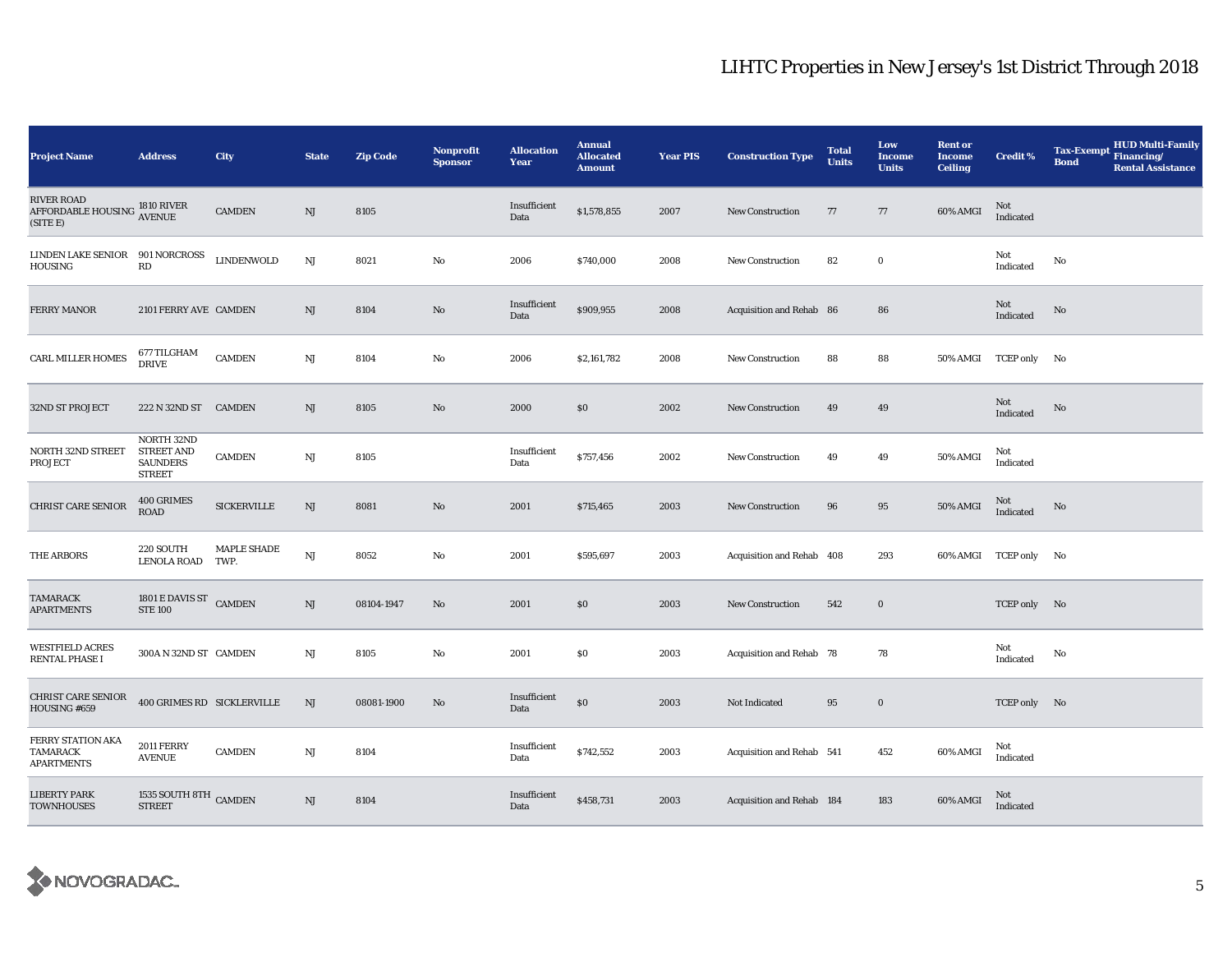| <b>Project Name</b>                                                                       | <b>Address</b>                              | City                                 | <b>State</b> | <b>Zip Code</b> | <b>Nonprofit</b><br><b>Sponsor</b> | <b>Allocation</b><br>Year | <b>Annual</b><br><b>Allocated</b><br><b>Amount</b> | <b>Year PIS</b> | <b>Construction Type</b>  | <b>Total</b><br><b>Units</b> | Low<br><b>Income</b><br><b>Units</b> | <b>Rent or</b><br><b>Income</b><br><b>Ceiling</b> | <b>Credit %</b>                        | <b>Tax-Exempt</b><br><b>Bond</b> | <b>HUD Multi-Family</b><br>Financing/<br><b>Rental Assistance</b> |
|-------------------------------------------------------------------------------------------|---------------------------------------------|--------------------------------------|--------------|-----------------|------------------------------------|---------------------------|----------------------------------------------------|-----------------|---------------------------|------------------------------|--------------------------------------|---------------------------------------------------|----------------------------------------|----------------------------------|-------------------------------------------------------------------|
| <b>MERCHANTVILLE</b><br><b>SENIOR AKA</b><br><b>CHESTNUT STATION</b><br><b>APARTMENTS</b> | 20 WEST<br><b>CHESTNUT</b><br><b>AVENUE</b> | ${\tt MERCHANTVILLE}$<br><b>BORO</b> | NJ           | 8109            |                                    | Insufficient<br>Data      | \$403,231                                          | 2003            | New Construction          | 74                           | 59                                   | 50% AMGI                                          | Not<br>Indicated                       |                                  |                                                                   |
| <b>WESTFIELD ACRES</b>                                                                    | 300-A N. 32ND<br><b>STREET</b>              | <b>CAMDEN</b>                        | NJ           | 8105            |                                    | Insufficient<br>Data      | \$1,187,432                                        | 2003            | <b>New Construction</b>   | 78                           | 78                                   | 60% AMGI                                          | Not<br>Indicated                       |                                  |                                                                   |
| MAPLE SHADE MEWS                                                                          | <b>40 BRUBAKER</b><br>LN                    | MAPLE SHADE                          | $_{\rm NJ}$  | 8052            | No                                 | 2002                      | \$0                                                | 2004            | New Construction          | 100                          | $\bf{0}$                             |                                                   | Not<br>Indicated                       | No                               |                                                                   |
| WOODBURY COLONIAL 124 GREEN AVE WOODBURY                                                  |                                             |                                      | NJ           | 8096            | $\mathbf{N}\mathbf{o}$             | 2003                      | \$0                                                | 2004            | New Construction          | 93                           | 37                                   |                                                   | $30$ % present $\,$ $\rm Yes$<br>value |                                  |                                                                   |
| MAPLE SHADE SENIOR 40 BRUBAKER<br>HOUSING                                                 | LANE                                        | <b>MAPLE SHADE</b><br>TWP.           | NJ           | 8052            |                                    | Insufficient<br>Data      | \$789,427                                          | 2004            | <b>New Construction</b>   | 100                          | 99                                   | 50% AMGI                                          | Not<br>Indicated                       |                                  |                                                                   |
| <b>CHELTON TERRACE</b><br><b>PHASE II</b>                                                 | 721 CHELTON<br><b>AVENUE</b>                | <b>CAMDEN</b>                        | NJ           | 8104            | Yes                                | 2003                      | \$1,385,632                                        | 2005            | <b>New Construction</b>   | 100                          | 100                                  | <b>50% AMGI</b>                                   | 70 % present $\hbox{~No}$<br>value     |                                  |                                                                   |
| HAMPTON CRESCENT                                                                          | LANE                                        | 40 HIGHBRIDGE WEST DEPTFORD<br>TWP.  | NJ           | 8086            | $\rm No$                           | 2005                      | \$103,235                                          | 2005            | New Construction          | 26                           | 26                                   |                                                   | 60% AMGI TCEP only No                  |                                  |                                                                   |
| <b>FAISON MEWS</b>                                                                        | 1655 PARK BLVD CAMDEN                       |                                      | NJ           | 8103            | $\mathbf{N}\mathbf{o}$             | 2003                      | \$695,769                                          | 2005            | <b>New Construction</b>   | 50                           | $\bf{0}$                             |                                                   | Not<br>Indicated                       | No                               |                                                                   |
| <b>FAIRVIEW VILLAGE</b>                                                                   | 2950 YORKSHIP CAMDEN<br><b>SQUARE</b>       |                                      | NJ           | 8104            | No                                 | 2003                      | \$995,559                                          | 2005            | Acquisition and Rehab 71  |                              | 70                                   | 50% AMGI                                          | Not<br>Indicated                       | No                               |                                                                   |
| <b>CHELTON TERRACE</b><br>URBAN RENEWAL<br><b>ASSOCIATES, LP</b>                          | 2104 MASTER<br><b>STREET</b>                | <b>CAMDEN</b>                        | NJ           | 8104            | $\mathbf{No}$                      | 2003                      | \$926,572                                          | 2005            | <b>New Construction</b>   | 101                          | $\bf{0}$                             |                                                   | TCEP only No                           |                                  |                                                                   |
| <b>COOPER RIVERVIEW</b><br><b>HOMES #655</b>                                              | <b>SW ERIE AND</b><br>9TH STREETS           | <b>CAMDEN</b>                        | $\rm{NJ}$    | 8102            | No                                 | Insufficient<br>Data      | $\$0$                                              | 2005            | Not Indicated             | 16                           | $\bf{0}$                             |                                                   | TCEP only No                           |                                  |                                                                   |
| ROOSEVELT MANOR -<br>PHASE 7                                                              | <b>VARIOUS</b><br><b>ADDRESSES</b>          | <b>CAMDEN</b>                        | NJ           | 8104            |                                    | Insufficient<br>Data      | \$1,800,000                                        | 2008            | <b>New Construction</b>   | 74                           | 74                                   | 50% AMGI                                          | Not<br>Indicated                       |                                  |                                                                   |
| <b>ECHELON TOWERS</b>                                                                     | 219 LAUREL<br><b>ROAD</b>                   | VOORHEES TWP. NJ                     |              | 8043            | No                                 | Insufficient<br>Data      | \$391,646                                          | 2008            | Acquisition and Rehab 266 |                              | 266                                  |                                                   | 60% AMGI TCEP only No                  |                                  |                                                                   |

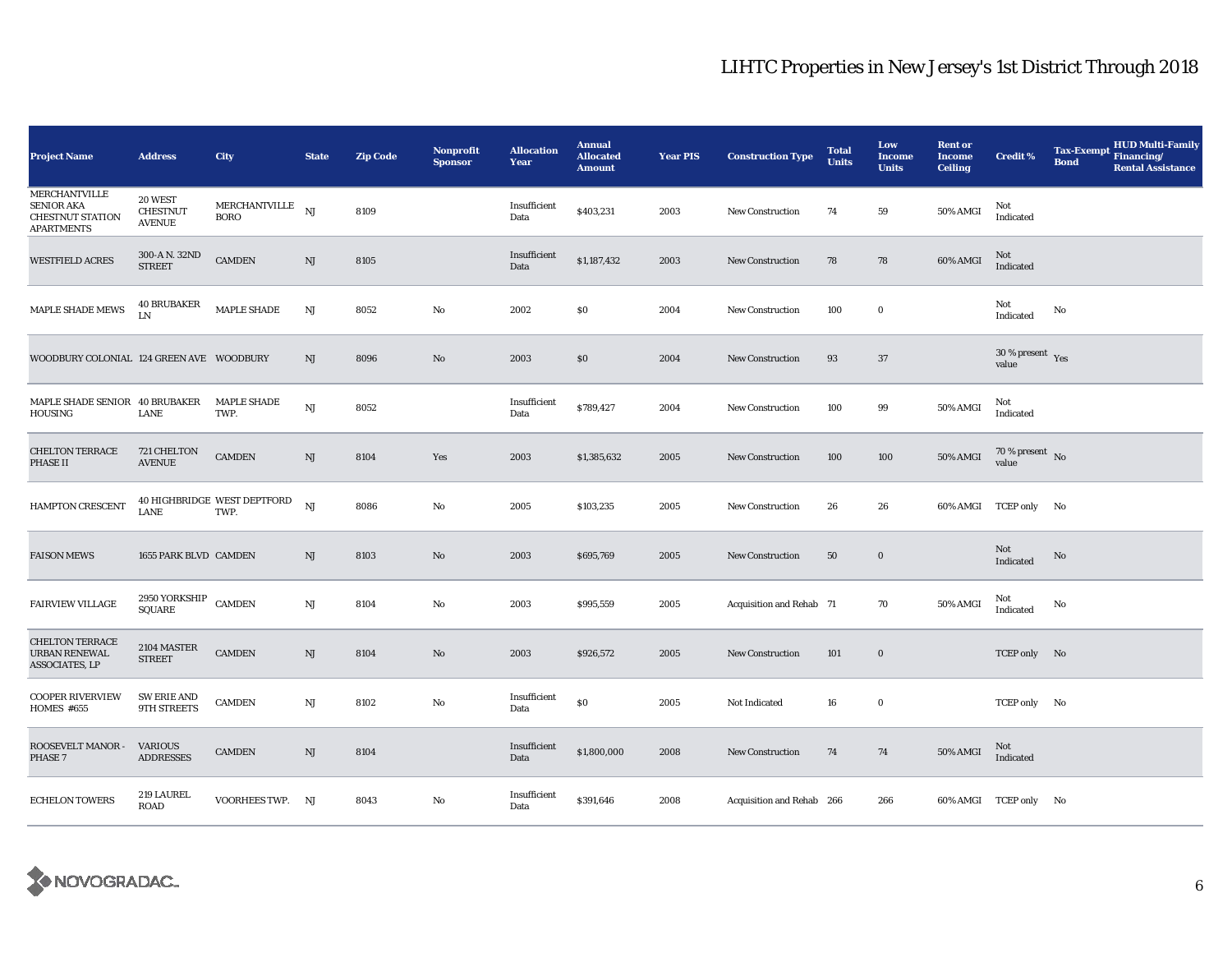| <b>Project Name</b>                                          | <b>Address</b>                                                | <b>City</b>       | <b>State</b> | <b>Zip Code</b> | Nonprofit<br><b>Sponsor</b> | <b>Allocation</b><br>Year | <b>Annual</b><br><b>Allocated</b><br><b>Amount</b> | <b>Year PIS</b> | <b>Construction Type</b>                        | <b>Total</b><br><b>Units</b> | Low<br><b>Income</b><br><b>Units</b> | <b>Rent or</b><br><b>Income</b><br><b>Ceiling</b> | <b>Credit %</b>       | <b>HUD Multi-Family</b><br><b>Tax-Exempt</b><br>Financing/<br><b>Bond</b><br><b>Rental Assistance</b> |
|--------------------------------------------------------------|---------------------------------------------------------------|-------------------|--------------|-----------------|-----------------------------|---------------------------|----------------------------------------------------|-----------------|-------------------------------------------------|------------------------------|--------------------------------------|---------------------------------------------------|-----------------------|-------------------------------------------------------------------------------------------------------|
| LINDEN LAKE SENIOR 901 NORCROSS<br><b>HOUSING</b>            | <b>ROAD</b>                                                   | <b>LINDENWOLD</b> | NJ           | 8021            | No                          | 2006                      | \$740,000                                          | 2008            | <b>New Construction</b>                         | 82                           | 82                                   |                                                   | 50% AMGI TCEP only No |                                                                                                       |
| <b>CONIFER VILLAGE AT</b><br><b>DEPTFORD</b>                 | 485 DEPTFORD<br><b>AVENUE</b>                                 | WESTVILLE         | NJ           | 8096            | No                          | 2008                      | \$1,361,796                                        | 2009            | <b>New Construction</b>                         | 91                           | 91                                   |                                                   | 60% AMGI TCEP only No |                                                                                                       |
| NORTH CAMDEN LAND 539 STATE ST<br><b>TRUST</b>               |                                                               | <b>CAMDEN</b>     | NJ           | 8102            | No                          | 2007                      | \$1,540,521                                        | 2009            | Acquisition and Rehab 89                        |                              | $\bf{0}$                             |                                                   | Not<br>Indicated      | $\mathbf{N}\mathbf{o}$                                                                                |
| JOHN O PARKER HALL 697 FERRY AVE CAMDEN                      |                                                               |                   | $_{\rm NJ}$  | 8104            | No                          | 2008                      | \$1,315,940                                        | 2009            | <b>New Construction</b>                         | 77                           | $\bf{0}$                             |                                                   | Not<br>Indicated      | No                                                                                                    |
| ROOSEVELT MANOR -<br>PHASE 12                                | 813 FERRY<br><b>AVENUE</b>                                    | <b>CAMDEN</b>     | NJ           | 8104            | No                          | 2007                      | \$1,800,000                                        | 2009            | <b>New Construction</b>                         | 70                           | 70                                   |                                                   | 60% AMGI TCEP only No |                                                                                                       |
| <b>GLOUCESTER</b><br><b>TOWNSHIP SENIOR</b><br><b>CAMPUS</b> | 405 WOODBURY<br>TURNERSVILLE BLACKWOOD<br>RD STE <sub>1</sub> |                   | NJ           | 08012-2981      | No                          | 2007                      | \$1,105,162                                        | 2009            | <b>New Construction</b>                         | 75                           | $\bf{0}$                             |                                                   | TCEP only No          |                                                                                                       |
| LITC#07901 NORTH<br><b>CAMDEN LAND TRUST</b>                 | 539 STATE ST                                                  | <b>CAMDEN</b>     | NJ           | 08102-1918      | No                          | 2007                      | \$1,540,521                                        | 2009            | Acquisition and Rehab 89                        |                              | $\bf{0}$                             |                                                   | TCEP only No          |                                                                                                       |
| LITC#0808 JOHN O<br>PARKER HALL                              | 697 FERRY AVE CAMDEN                                          |                   | NJ           | 08104-3442      | No                          | 2008                      | \$1,315,940                                        | 2009            | <b>New Construction</b>                         | 77                           | $\bf{0}$                             |                                                   | TCEP only No          |                                                                                                       |
| JOHN O. PARKER, JR.<br><b>HALL</b>                           | 700 FERRY AVE. CAMDEN                                         |                   | NJ           | 8104            |                             | Insufficient<br>Data      | \$1,318,308                                        | 2009            | <b>New Construction</b>                         | 77                           | 77                                   | 50% AMGI                                          | Not<br>Indicated      |                                                                                                       |
| MARKET FAIR                                                  | 301-307 MARKET<br>ST, 1250-1276<br><b>COLLINGS RD</b>         | <b>CAMDEN</b>     | NJ           | 8104            |                             | Insufficient<br>Data      | \$1,484,653                                        | 2009            | Both New Construction $\,$ 71 $\,$<br>and $A/R$ |                              | 71                                   | 60% AMGI                                          | Not<br>Indicated      |                                                                                                       |
| NORTH CAMDEN LAND 539 STATE<br>TRUST PROJECT                 | <b>STREET</b>                                                 | <b>CAMDEN</b>     | NJ           | 8102            |                             | Insufficient<br>Data      | \$1,592,901                                        | 2009            | Acquisition and Rehab 89                        |                              | 88                                   | 60% AMGI                                          | Not<br>Indicated      |                                                                                                       |
| MARKET FAIR APT LITC 1201 YORKSHIP                           |                                                               | <b>CAMDEN</b>     | $\rm{NJ}$    | 8104            | No                          | 2008                      | \$1,484,652                                        | 2010            | <b>New Construction</b>                         | 70                           | $\bf{0}$                             |                                                   | Not<br>Indicated      | No                                                                                                    |
| TANYARD OAKS                                                 | 1100 TANYAND<br><b>OAKS COURT</b>                             | DEPTFORD TWP. NJ  |              | 8080            | No                          | 2008                      | \$1,169,948                                        | 2010            | <b>New Construction</b>                         | 66                           | 66                                   |                                                   | 50% AMGI TCEP only No |                                                                                                       |

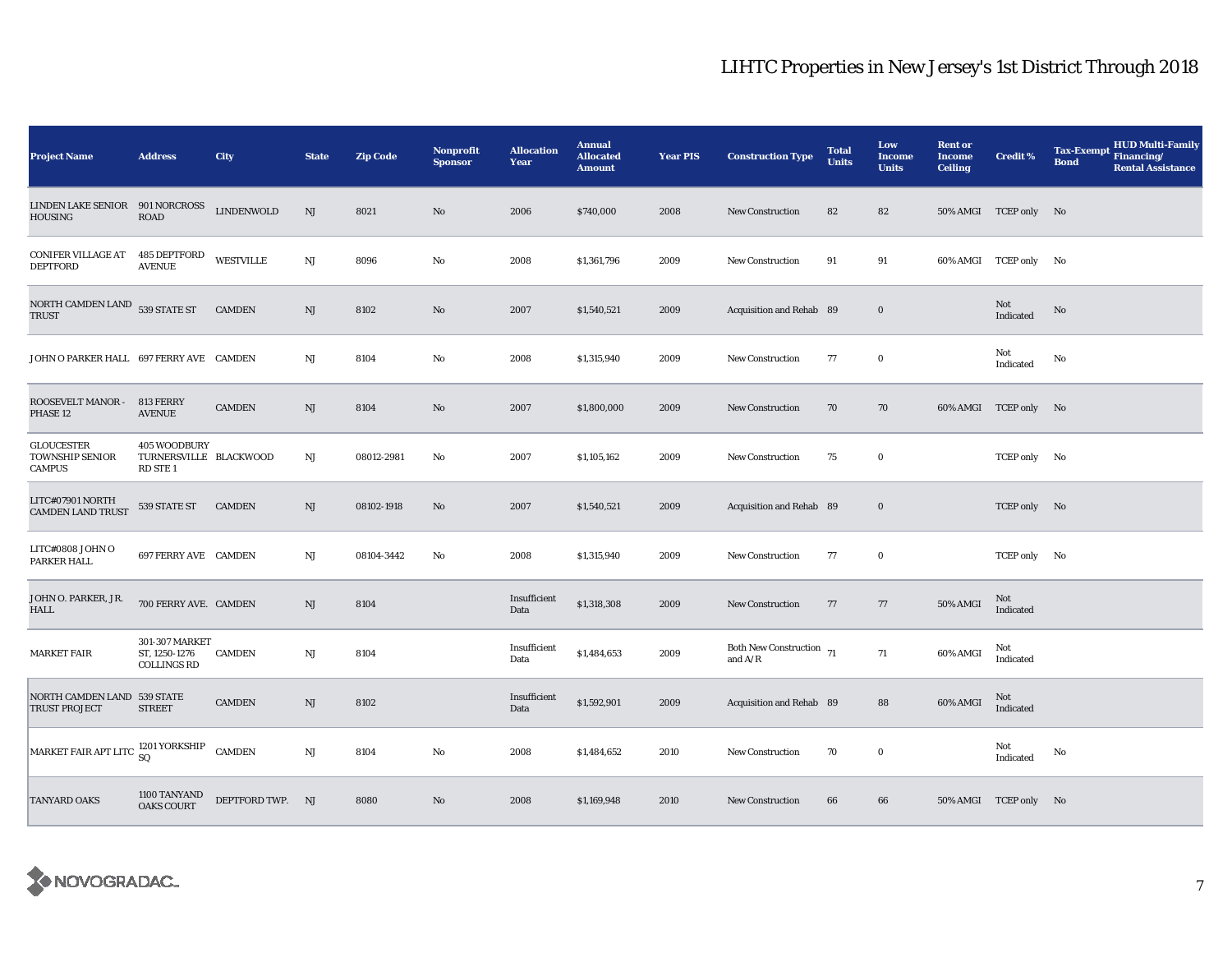| <b>Project Name</b>                                  | <b>Address</b>                       | City              | <b>State</b>           | <b>Zip Code</b> | Nonprofit<br><b>Sponsor</b> | <b>Allocation</b><br>Year | <b>Annual</b><br><b>Allocated</b><br><b>Amount</b> | <b>Year PIS</b> | <b>Construction Type</b> | <b>Total</b><br><b>Units</b> | Low<br><b>Income</b><br><b>Units</b> | <b>Rent or</b><br><b>Income</b><br><b>Ceiling</b> | <b>Credit %</b>       | <b>HUD Multi-Family</b><br><b>Tax-Exempt</b><br>Financing/<br><b>Bond</b><br><b>Rental Assistance</b> |
|------------------------------------------------------|--------------------------------------|-------------------|------------------------|-----------------|-----------------------------|---------------------------|----------------------------------------------------|-----------------|--------------------------|------------------------------|--------------------------------------|---------------------------------------------------|-----------------------|-------------------------------------------------------------------------------------------------------|
| MARKETFAIR APTS. SH                                  | 1201 YORKSHIP CAMDEN SQ              |                   | NJ                     | 08104-2869      | No                          | 2008                      | \$1,484,652                                        | 2010            | <b>New Construction</b>  | 70                           | $\bf{0}$                             |                                                   | TCEP only No          |                                                                                                       |
| ROOSEVELT MANOR                                      | 1742 S 7TH ST $^{\#}$ CAMDEN<br>1752 |                   | NJ                     | 08104-3448      | No                          | 2009                      | \$2,249,999                                        | 2010            | <b>New Construction</b>  | 89                           | $\mathbf 0$                          |                                                   | TCEP only No          |                                                                                                       |
| GLOUCESTER TWP. SENI 400 LAKELAND                    |                                      | <b>BLACKWOOD</b>  | NJ                     | 8012            |                             | Insufficient<br>Data      | \$1,100,572                                        | 2010            | New Construction         | 75                           | 75                                   | 50% AMGI                                          | Not<br>Indicated      |                                                                                                       |
| ROOSEVELT MANOR PH. 715 CHELTON                      |                                      | <b>CAMDEN</b>     | NJ                     | 8104            |                             | Insufficient<br>Data      | \$2,000,000                                        | 2010            | New Construction         | 89                           | 89                                   | 60% AMGI                                          | Not<br>Indicated      |                                                                                                       |
| JUSTIN COMMONS A/K/ 111-134 JUSTIN                   |                                      | WILLIAMSTOWN NJ   |                        | 8094            | No                          | 2011                      | \$2,250,000                                        | 2011            | <b>New Construction</b>  | 132                          | 132                                  |                                                   | 60% AMGI TCEP only No |                                                                                                       |
| <b>BRANCH VILLAGE II</b>                             | 813 FERRY<br><b>AVENUE</b>           | <b>CAMDEN</b>     | NJ                     | 8104            | $\rm No$                    | Insufficient<br>Data      | \$622,956                                          | 2011            | <b>New Construction</b>  | 58                           | ${\bf 58}$                           | 60% AMGI                                          | Not<br>Indicated      | No                                                                                                    |
| <b>GATEWAY VILLAGE</b>                               | 901 NORCROSS<br>ROAD                 | <b>LINDENWOLD</b> | NJ                     | 8083            | No                          | 2009                      | \$646,581                                          | 2011            | <b>New Construction</b>  | 30                           | 29                                   |                                                   | 50% AMGI TCEP only No |                                                                                                       |
| BRANCH VILLAGE, PH. II 813 FERRY AVE CAMDEN          |                                      |                   | NJ                     | 08104-1824      | $\rm No$                    | Insufficient<br>Data      | \$622,959                                          | 2011            | <b>New Construction</b>  | 58                           | $\bf{0}$                             |                                                   | TCEP only No          |                                                                                                       |
| MEADOWS AT PYNE POY <sup>441 ERIE</sup>              |                                      | N. CAMDEN BORO NJ |                        | 8102            | Yes                         | 2012                      | \$1,144,061                                        | 2011            | <b>New Construction</b>  | 40                           | 40                                   |                                                   | 60% AMGI TCEP only No |                                                                                                       |
| FERRY FAMILY HOUSIN <sup>1</sup> 2013 FERRY          |                                      | <b>CAMDEN</b>     | NJ                     | 8107            | $\rm No$                    | 2012                      | \$842,496                                          | 2012            | <b>New Construction</b>  | 48                           | 48                                   |                                                   | 60% AMGI TCEP only No |                                                                                                       |
| THE FLICKER RESIDENC ROAD VAN BUREN VOORHEES TWP. NJ |                                      |                   |                        | 8043            | No                          | 2000                      | \$422,532                                          | 2012            | <b>New Construction</b>  | 36                           | 30                                   | 50% AMGI                                          | Not<br>Indicated      | No                                                                                                    |
| <b>SOUTH BROADWAY</b>                                | 1840 S<br><b>BROADWAY</b>            | <b>CAMDEN</b>     | NJ                     | 8104            | No                          | 1991                      | \$0                                                | 2012            | Acquisition and Rehab 12 |                              | 12                                   |                                                   | Not<br>Indicated      | $\mathbf{No}$                                                                                         |
| <b>RIVERVIEW HOMES</b>                               | 847 BAILEY<br><b>STREET</b>          | <b>CAMDEN</b>     | $\mathbf{N}\mathbf{J}$ | 8102            |                             | Insufficient<br>Data      | \$265,921                                          | 2005            | New Construction         | 16                           | ${\bf 16}$                           | 50% AMGI                                          | Not<br>Indicated      |                                                                                                       |

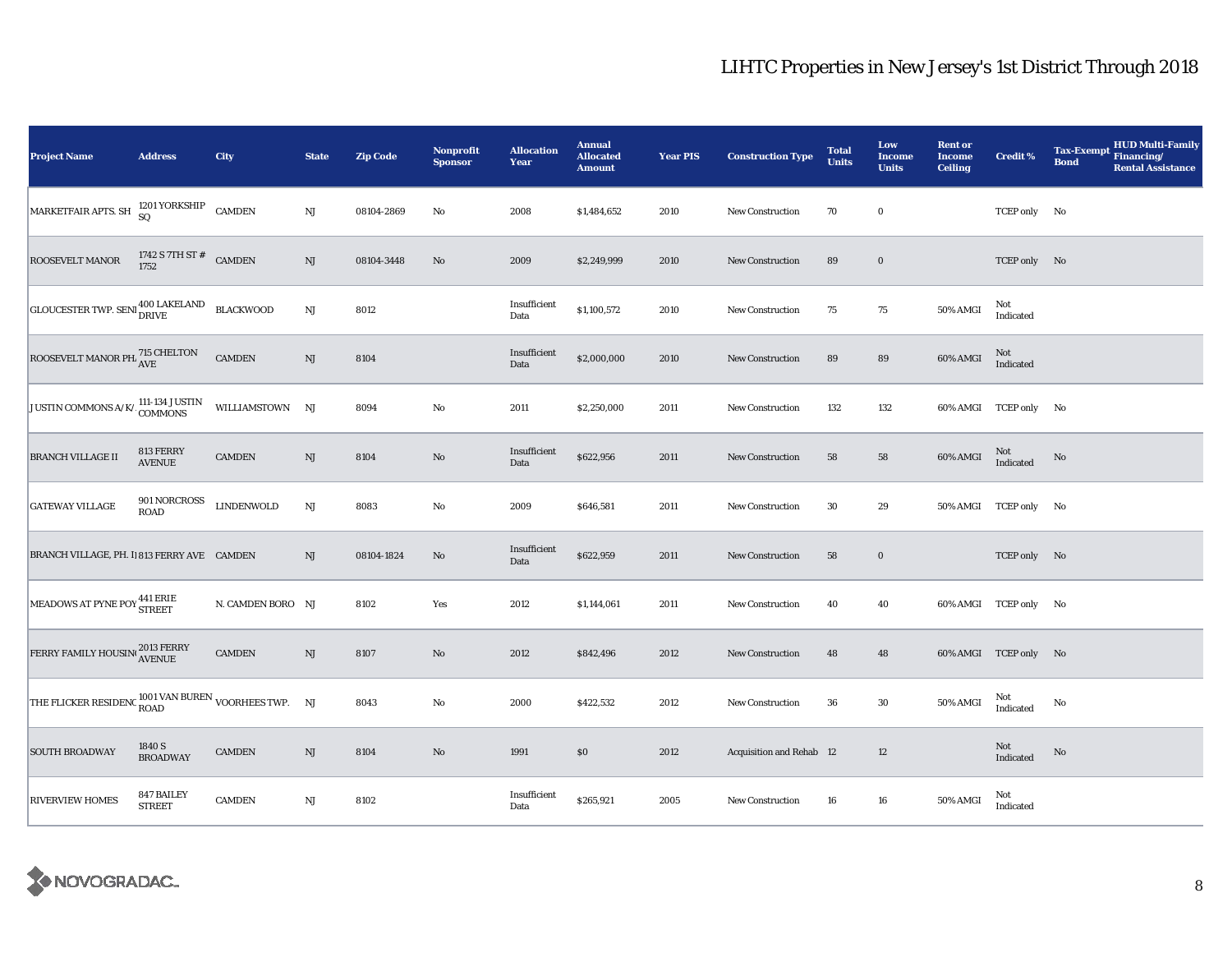| <b>Project Name</b>                                                                   | <b>Address</b>                                                      | City                                | <b>State</b>           | <b>Zip Code</b> | <b>Nonprofit</b><br><b>Sponsor</b> | <b>Allocation</b><br>Year | <b>Annual</b><br><b>Allocated</b><br><b>Amount</b> | <b>Year PIS</b> | <b>Construction Type</b>                                                            | <b>Total</b><br><b>Units</b> | Low<br><b>Income</b><br><b>Units</b> | <b>Rent or</b><br><b>Income</b><br><b>Ceiling</b> | Credit %                        | <b>HUD Multi-Family</b><br><b>Tax-Exempt</b><br>Financing/<br><b>Bond</b><br><b>Rental Assistance</b> |
|---------------------------------------------------------------------------------------|---------------------------------------------------------------------|-------------------------------------|------------------------|-----------------|------------------------------------|---------------------------|----------------------------------------------------|-----------------|-------------------------------------------------------------------------------------|------------------------------|--------------------------------------|---------------------------------------------------|---------------------------------|-------------------------------------------------------------------------------------------------------|
| <b>CARPENTERS SQUARE</b>                                                              | 430 SOUTH<br><b>BROADWAY</b>                                        | <b>GLOUCESTER CITY NJ</b>           |                        | 8030            | $\mathbf{N}\mathbf{o}$             | 2003                      | \$385,544                                          | 2005            | New Construction                                                                    | 101                          | 100                                  |                                                   | 60% AMGI TCEP only No           |                                                                                                       |
| LINDENWOLD PINE HI                                                                    | 350 AND 201<br><b>BLACKWOOD-</b><br><b>CLEMONTON</b><br><b>ROAD</b> | LINDENWOLD<br><b>BORO/PINE HILL</b> | NJ                     | 8021            | No                                 | 2006                      | \$509,587                                          | 2006            | Acquisition and Rehab 500                                                           |                              | 350                                  | 60% AMGI                                          | $30\,\%$ present $\,$ Yes value |                                                                                                       |
| BELLMAWR SENIOR HO! BROWNING                                                          | <b>239 WEST</b><br>ROAD                                             | BELLMAWR BORO NJ                    |                        | 8031            | $\rm No$                           | Insufficient<br>Data      | \$620,474                                          | 2006            | <b>New Construction</b>                                                             | 130                          | 130                                  | 60% AMGI                                          | Not<br>Indicated                | No                                                                                                    |
| LIFE LINK HOMES                                                                       | 209 AWALT<br><b>DRIVE</b>                                           | <b>GLASSBORO</b>                    | NJ                     | 8028            | No                                 | Insufficient<br>Data      | \$269,983                                          | 2006            | New Construction                                                                    | 30                           | $30\,$                               | 60% AMGI                                          | Not<br>Indicated                | No                                                                                                    |
| <b>ANTIOCH MANOR</b>                                                                  | <b>1820 VAN</b><br><b>BUREN ST</b>                                  | <b>CAMDEN</b>                       | NJ                     | 8104            | No                                 | 2004                      | \$765,700                                          | 2006            | <b>New Construction</b>                                                             | 64                           | $\bf{0}$                             |                                                   | Not<br>Indicated                | No                                                                                                    |
| <b>FAIRVIEW VILLAGE II</b>                                                            | 1250 COLLINGS<br>ROAD/40 SW<br>MERRIMAC RD                          | <b>CAMDEN</b>                       | NJ                     | 8104            | No                                 | 2007                      | \$352,640                                          | 2006            | Both New Construction $40$<br>and $\ensuremath{\mathrm{A}}/\ensuremath{\mathrm{R}}$ |                              | 40                                   | 60% AMGI                                          | Not<br>Indicated                | No                                                                                                    |
| $\,$ ANTIOCH MANOR #723                                                               | 1820 VAN<br>BUREN ST                                                | <b>CAMDEN</b>                       | $\rm{NJ}$              | 08104-2282      | No                                 | 2004                      | \$765,700                                          | 2006            | New Construction                                                                    | 64                           | $\boldsymbol{0}$                     |                                                   | TCEP only No                    |                                                                                                       |
| LINCOLN COMMONS - H $_{\rm AVENUE}^{325}$ LINCOLN                                     |                                                                     | HADDONFIELD<br><b>BORO</b>          | NJ                     | 8033            | $\rm No$                           | 2001                      | \$191,255                                          | 2012            | <b>New Construction</b>                                                             | 48                           | 48                                   | 60% AMGI                                          | Not<br>Indicated                | No                                                                                                    |
| LIBERTY PARK TOWNHC ST                                                                |                                                                     | <b>CAMDEN</b>                       | $\mathbf{N}\mathbf{J}$ | 8104            | $\mathbf{N}\mathbf{o}$             | 2003                      | $\$0$                                              | 2012            | Both New Construction 183<br>and $\ensuremath{\mathrm{A}}/\ensuremath{\mathrm{R}}$  |                              | $\mathbf 0$                          |                                                   | Not<br>Indicated                | $\mathbf{No}$                                                                                         |
| CHESTNUT STATION APT $_{\text{AVE}}^{20 \text{ W } \text{CHESTNUT}}$ MERCHANTVILLE NJ |                                                                     |                                     |                        | 8109            | No                                 | 2001                      | \$0                                                | 2012            | <b>New Construction</b>                                                             | 74                           | ${\bf 59}$                           |                                                   | Not<br>Indicated                | No                                                                                                    |
| CHESTNUT STATION API $_{\text{AVE}}^{20 \text{ W } \text{CHESTNUT}}$ MERCHANTVILLE NJ |                                                                     |                                     |                        | 08109-2341      | $\mathbf{N}\mathbf{o}$             | 2013                      | \$0                                                | 2012            | <b>New Construction</b>                                                             | 74                           | $\bf{0}$                             |                                                   | TCEP only No                    |                                                                                                       |
| COOPER WATERFRONT   9TH & STATE                                                       |                                                                     | <b>CAMDEN</b>                       | $\rm{NJ}$              | 8102            | No                                 | 2013                      | \$0                                                | 2012            | <b>New Construction</b>                                                             | 65                           | $\bf{0}$                             |                                                   | TCEP only No                    |                                                                                                       |
| EDGEWOOD ACRES III EDGEWOOD                                                           | 1600<br><b>ACRES</b>                                                | WINSLOW TWP.                        | NJ                     | 8009            | No                                 | 2013                      | \$1,594,283                                        | 2012            | New Construction                                                                    | 36                           | 36                                   |                                                   | 60% AMGI TCEP only No           |                                                                                                       |

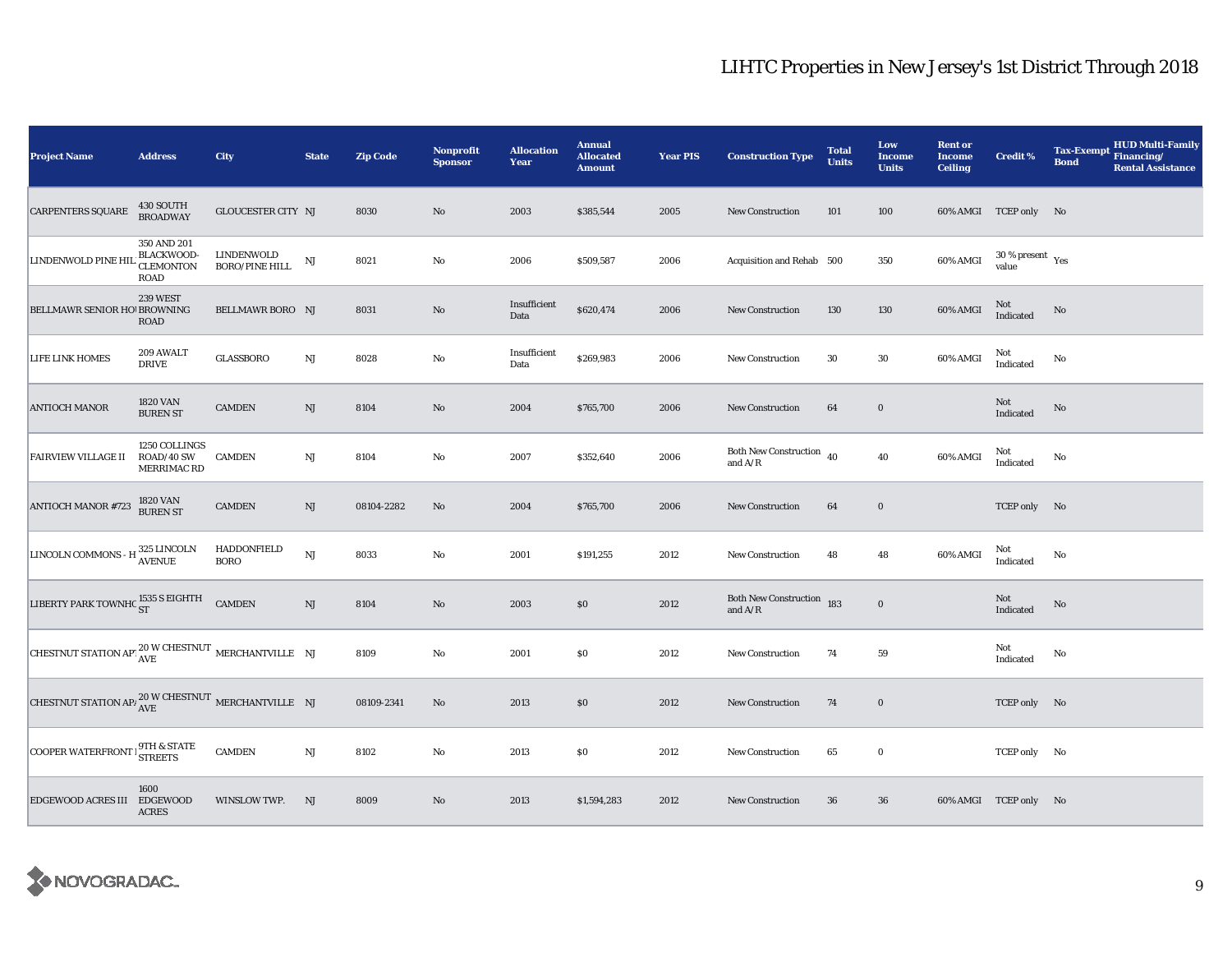| <b>Project Name</b>                                  | <b>Address</b>                          | City                | <b>State</b>           | <b>Zip Code</b> | Nonprofit<br><b>Sponsor</b> | <b>Allocation</b><br>Year | <b>Annual</b><br><b>Allocated</b><br><b>Amount</b> | <b>Year PIS</b> | <b>Construction Type</b> | <b>Total</b><br><b>Units</b> | Low<br><b>Income</b><br><b>Units</b> | <b>Rent or</b><br><b>Income</b><br><b>Ceiling</b> | <b>Credit %</b>       | <b>HUD Multi-Family</b><br><b>Tax-Exempt</b><br>Financing/<br><b>Bond</b><br><b>Rental Assistance</b> |
|------------------------------------------------------|-----------------------------------------|---------------------|------------------------|-----------------|-----------------------------|---------------------------|----------------------------------------------------|-----------------|--------------------------|------------------------------|--------------------------------------|---------------------------------------------------|-----------------------|-------------------------------------------------------------------------------------------------------|
| <b>EDGEWOOD ACRES IV</b>                             | 2000<br><b>EDGEWOOD</b><br><b>ACRES</b> | WINSLOW TWP.        | NJ                     | 8081            | No                          | 2013                      | \$69,910                                           | 2012            | New Construction         | 36                           | 36                                   |                                                   | 60% AMGI TCEP only No |                                                                                                       |
| HARVEST SENIOR HOUS 1101 E<br>GIBBSBORO RD           |                                         | LINDENWOLD          | NJ                     | 08021-1241      | No                          | 2013                      | \$0\$                                              | 2012            | <b>New Construction</b>  | 91                           | $\mathbf 0$                          |                                                   | TCEP only No          |                                                                                                       |
| JEWISH FEDERATION C/ SPRINGDALE                      | 1401<br>ROAD                            | CHERRY HILL TWP. NJ |                        | 8003            | No                          | 2013                      | \$688,975                                          | 2012            | New Construction         | 104                          | 104                                  |                                                   | 60% AMGI TCEP only No |                                                                                                       |
| <b>LAKESIDE APARTMENTS EVERGREEN</b>                 | 231 NORTH<br><b>AVENUE</b>              | WOODBURY TWP. NJ    |                        | 8096            | No                          | Insufficient<br>Data      | \$219,886                                          | 2012            | Acquisition and Rehab 95 |                              | 95                                   |                                                   | 60% AMGI TCEP only No |                                                                                                       |
| LANNING SQUARE WEST 1840 S<br>BROADWAY               |                                         | <b>CAMDEN</b>       | NJ                     | 08104-1334      | No                          | 2013                      | $\$0$                                              | 2012            | New Construction         | 10                           | $\mathbf 0$                          |                                                   | TCEP only No          |                                                                                                       |
| LIBERTY PARK TOWNHC 1535 S 8TH ST                    |                                         | <b>CAMDEN</b>       | NJ                     | 08104-1442      | No                          | 2013                      | \$0                                                | 2012            | <b>New Construction</b>  | 183                          | $\bf{0}$                             |                                                   | TCEP only No          |                                                                                                       |
| LINCOLN COMMONS - H $_{\rm AVE}^{325 \rm \ LINCOLN}$ |                                         | HADDONFIELD         | $\mathbf{N}\mathbf{J}$ | 08033-1600      | No                          | 2013                      | $\$0$                                              | 2012            | New Construction         | 48                           | $\mathbf 0$                          |                                                   | TCEP only No          |                                                                                                       |
| <b>MORGAN VILLAGE</b>                                | 2241 VAN<br><b>BUREN STREET</b>         | <b>CAMDEN</b>       | $\rm{NJ}$              | 8104            | No                          | Insufficient<br>Data      | \$469,061                                          | 2012            | <b>New Construction</b>  | 40                           | 40                                   |                                                   | 60% AMGI TCEP only No |                                                                                                       |
| SCENIC FALLS AFFORDA WASHINGTON BLACKWOOD            | 227<br><b>AVE APT A7</b>                |                     | NJ                     | 08012-3048      | No                          | 2013                      | $\$0$                                              | 2012            | <b>New Construction</b>  | 99                           | $\bf{0}$                             |                                                   | TCEP only No          |                                                                                                       |
| SOUTH BROADWAY PAR <sup>1840 S</sup> BROADWAY        |                                         | <b>CAMDEN</b>       | NJ                     | 08104-1334      | No                          | 2013                      | \$0                                                | 2012            | New Construction         | 12                           | $\bf{0}$                             |                                                   | TCEP only No          |                                                                                                       |
| THE FLICKER RESIDENC RD VAN BUREN VOORHEES           |                                         |                     | NJ                     | 08043-2391      | No                          | 2013                      | \$0                                                | 2012            | <b>New Construction</b>  | 36                           | $\bf{0}$                             |                                                   | TCEP only No          |                                                                                                       |
| WHITMAN PARK SENIOI 2015 FERRY AVE CAMDEN            |                                         |                     | NJ                     | 08104-1905      | No                          | 2012                      | \$1,154,486                                        | 2012            | <b>New Construction</b>  | 50                           | $\bf{0}$                             |                                                   | TCEP only No          |                                                                                                       |
| <b>FERRY SENIOR</b>                                  | <b>2015 FERRY</b><br><b>AVENUE</b>      | <b>CAMDEN</b>       | $\rm{NJ}$              | 8104            |                             | Insufficient<br>Data      | \$1,154,487                                        | 2012            | New Construction         | 50                           | 50                                   | 60% AMGI                                          | Not<br>Indicated      |                                                                                                       |

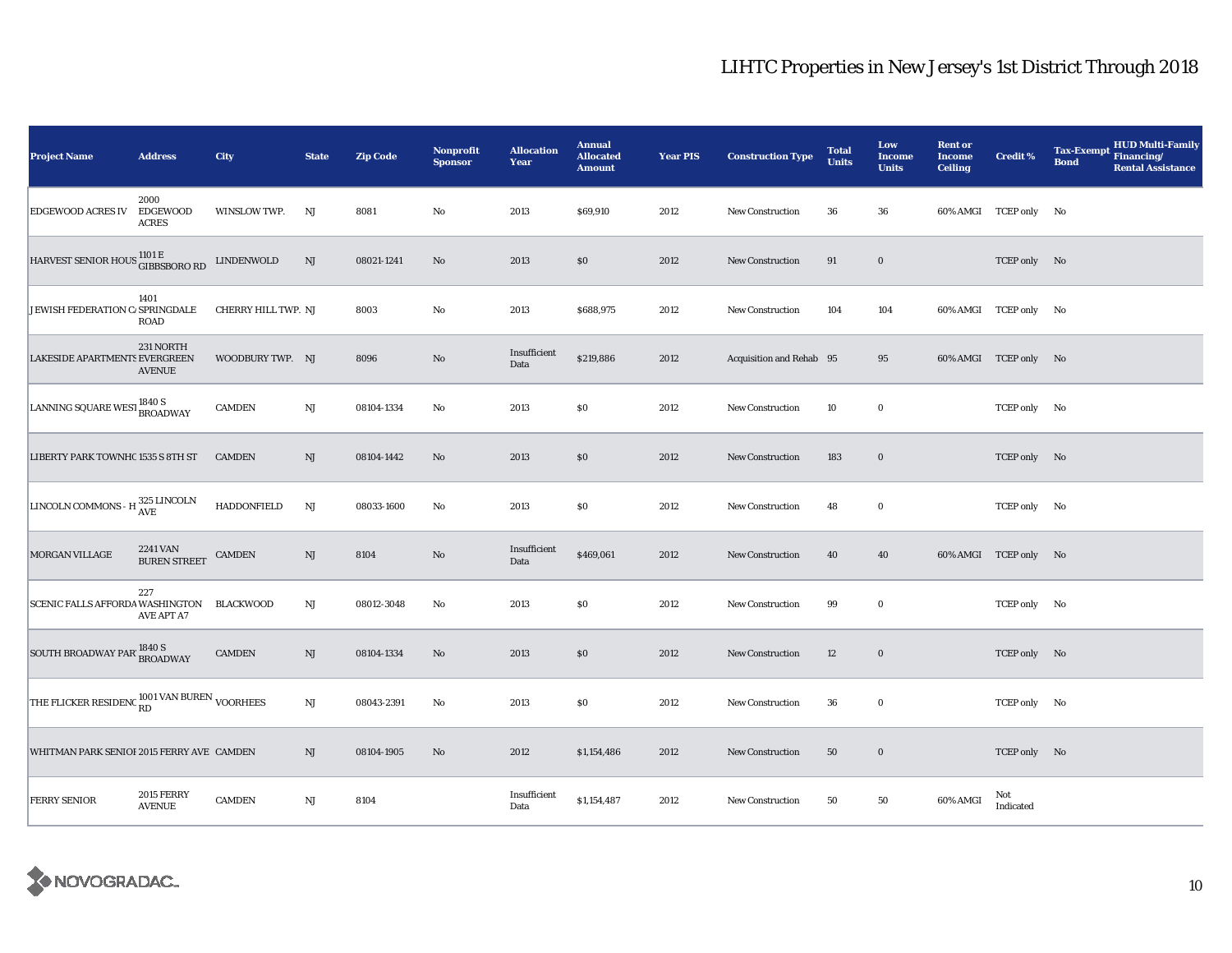| <b>Project Name</b>                         | <b>Address</b>                                                                             | City                      | <b>State</b>           | <b>Zip Code</b> | Nonprofit<br><b>Sponsor</b> | <b>Allocation</b><br>Year | <b>Annual</b><br><b>Allocated</b><br><b>Amount</b> | <b>Year PIS</b> | <b>Construction Type</b>                                                               | <b>Total</b><br><b>Units</b> | Low<br>Income<br><b>Units</b> | <b>Rent or</b><br><b>Income</b><br><b>Ceiling</b> | Credit %              | <b>HUD Multi-Family</b><br><b>Tax-Exempt</b><br>Financing/<br><b>Bond</b><br><b>Rental Assistance</b> |
|---------------------------------------------|--------------------------------------------------------------------------------------------|---------------------------|------------------------|-----------------|-----------------------------|---------------------------|----------------------------------------------------|-----------------|----------------------------------------------------------------------------------------|------------------------------|-------------------------------|---------------------------------------------------|-----------------------|-------------------------------------------------------------------------------------------------------|
| WHITNEY CRESCENT                            | 814 HIGGINS<br><b>DRIVE</b>                                                                | <b>GLASSBORO</b>          | NJ                     | 8028            | No                          | 2011                      | \$2,093,228                                        | 2012            | New Construction                                                                       | 80                           | 79                            |                                                   | 60% AMGI TCEP only No |                                                                                                       |
| <b>WOODBURY SENIOR</b>                      | 108 S BROAD ST WOODBURY                                                                    |                           | $_{\rm NJ}$            | 8096            | No                          | 2013                      | \$1,167,770                                        | 2013            | Acquisition and Rehab 55                                                               |                              | $\bf{0}$                      |                                                   | Not<br>Indicated      | No                                                                                                    |
| <b>BENEDICTS PLACE</b>                      | 220 ST MARYS<br><b>DRIVE</b>                                                               | CHERRY HILL TWP. NJ       |                        | 8003            | $\rm No$                    | Insufficient<br>Data      | \$460,644                                          | 2013            | <b>New Construction</b>                                                                | 74                           | 74                            | 60% AMGI                                          | $\rm Not$ Indicated   | No                                                                                                    |
| <b>LAWNSIDE SENIOR</b>                      | <b>L3 NUKIH</b><br><b>WARWICK</b><br><b>STREET AND</b><br><b>DOUGLAS</b><br><b>AVENITE</b> | <b>LAWNSIDE</b>           | NJ                     | 8045            | No                          | Insufficient<br>Data      | \$923,091                                          | 2013            | Both New Construction $\,$ 40<br>and $\ensuremath{\mathrm{A}}/\ensuremath{\mathrm{R}}$ |                              | 40                            | 60% AMGI                                          | Not<br>Indicated      | No                                                                                                    |
| <b>BENEDICT'S PLACE (CHE</b>                | 206 ST. MARY'S<br>DRIVE                                                                    | <b>CHERRY HILL</b>        | NJ                     | 8003            | No                          | Insufficient<br>Data      | \$460,644                                          | 2013            | <b>New Construction</b>                                                                | 74                           | $\bf{0}$                      |                                                   | TCEP only No          |                                                                                                       |
| HOLLYBUSH APARTMEN 252 RUTH                 |                                                                                            | <b>GLASSBORO</b>          | NJ                     | 8028            | $\rm No$                    | Insufficient<br>Data      | \$742,128                                          | 2013            | Acquisition and Rehab 251                                                              |                              | $\bf{0}$                      |                                                   | TCEP only No          |                                                                                                       |
| LAWNSIDE SENIOR HOU ST AND                  | 23 N. WARWICK<br><b>DOUGLAS AVE</b>                                                        | <b>LAWNSIDE</b>           | NJ                     | 8045            | No                          | Insufficient<br>Data      | $\$0$                                              | 2013            | Not Indicated                                                                          | 40                           | $\mathbf 0$                   |                                                   | TCEP only No          |                                                                                                       |
| <b>REVERE RUN</b>                           | 701 HARBOR<br><b>LANE</b>                                                                  | <b>GLOUCESTER TWP. NJ</b> |                        | 8081            | No                          | 2013                      | \$1,580,050                                        | 2013            | New Construction                                                                       | 80                           | 79                            |                                                   | 60% AMGI TCEP only No |                                                                                                       |
| WHITE OAK LANE AT<br><b>MANTUA</b>          | 407 WHITE OAK SEWELL<br><b>LANE</b>                                                        |                           | $\mathbf{N}\mathbf{J}$ | 8080            | $\rm No$                    | 2013                      | \$1,618,408                                        | 2013            | New Construction                                                                       | 72                           | 72                            |                                                   | 60% AMGI TCEP only No |                                                                                                       |
| WOODBURY SENIOR #12 108 S BROAD ST WOODBURY |                                                                                            |                           | NJ                     | 8096            | No                          | 2013                      | \$1,167,770                                        | 2013            | Acquisition and Rehab 55                                                               |                              | $\bf{0}$                      |                                                   | TCEP only No          |                                                                                                       |
| <b>GG GREEN BUILDING</b>                    | 108 S BROAD<br><b>STREET</b>                                                               | WOODBURY TWP. NJ          |                        | 8096            |                             | Insufficient<br>Data      | \$1,167,771                                        | 2013            | Both New Construction 55<br>and $\ensuremath{\mathrm{A}}/\ensuremath{\mathrm{R}}$      |                              | 55                            | 60% AMGI                                          | Not<br>Indicated      |                                                                                                       |
| COLONIAL PARK APARTI EVERGREEN              | 401 S.<br><b>AVENUE</b>                                                                    | WOODBURY TWP. NJ          |                        | 8096            | No                          | Insufficient<br>Data      | \$966,383                                          | 2013            | Acquisition and Rehab 199                                                              |                              | 197                           |                                                   | 60% AMGI TCEP only No |                                                                                                       |
| <b>SYCAMORE RIDGE</b>                       | 3731 HERBERT<br>$\operatorname{AVE}$                                                       | PENNSAUKEN                | NJ                     | 8109            | No                          | 2013                      | \$1,456,850                                        | 2014            | Acquisition and Rehab 304                                                              |                              | 304                           |                                                   | 60% AMGI TCEP only No |                                                                                                       |

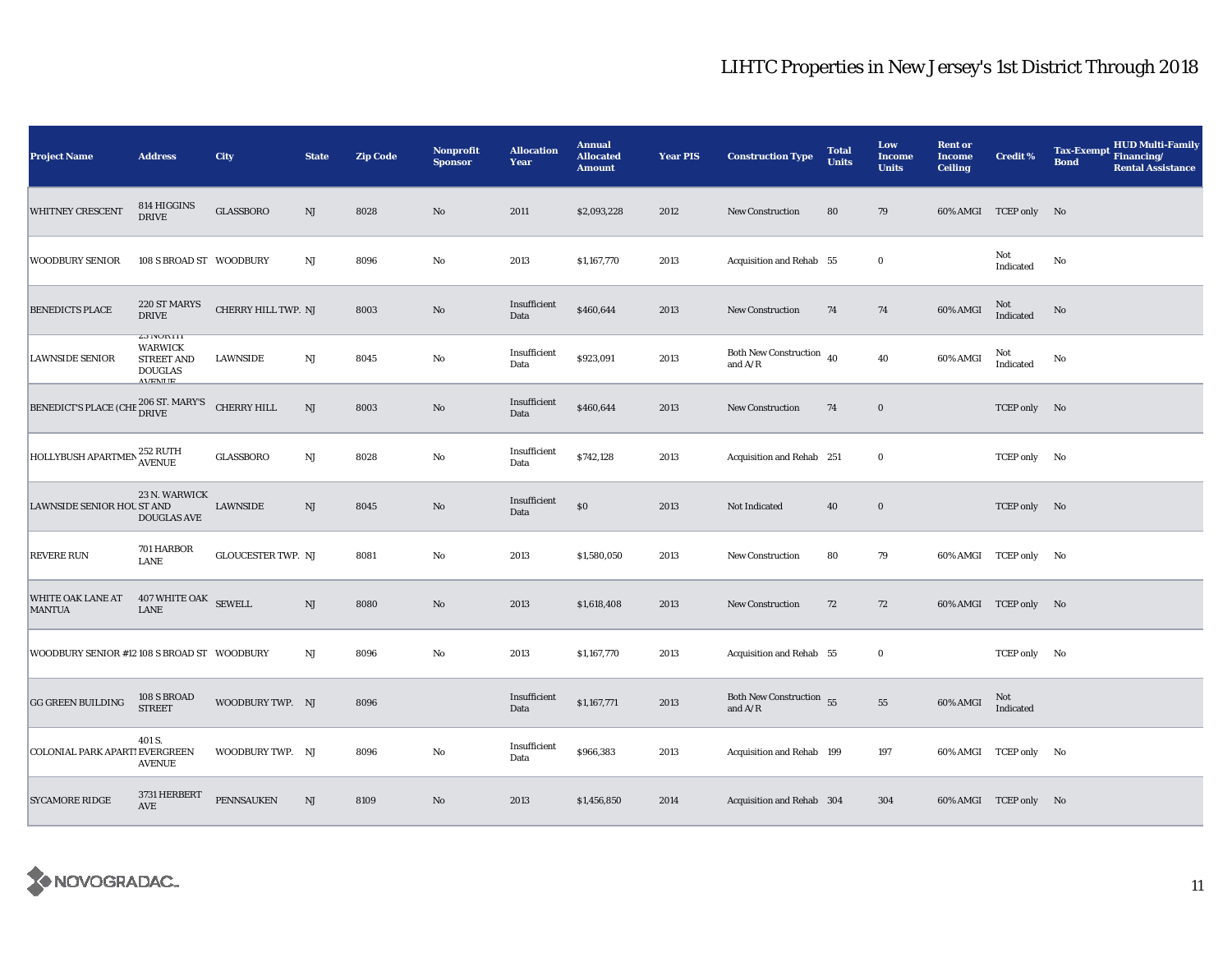| <b>Project Name</b>                                                         | <b>Address</b>     | <b>City</b>                       | <b>State</b>           | <b>Zip Code</b> | <b>Nonprofit</b><br><b>Sponsor</b> | <b>Allocation</b><br>Year | <b>Annual</b><br><b>Allocated</b><br><b>Amount</b> | <b>Year PIS</b> | <b>Construction Type</b>  | <b>Total</b><br><b>Units</b> | Low<br><b>Income</b><br><b>Units</b> | <b>Rent or</b><br><b>Income</b><br><b>Ceiling</b> | <b>Credit %</b>       | <b>HUD Multi-Family</b><br><b>Tax-Exempt</b><br>Financing/<br><b>Bond</b><br><b>Rental Assistance</b> |
|-----------------------------------------------------------------------------|--------------------|-----------------------------------|------------------------|-----------------|------------------------------------|---------------------------|----------------------------------------------------|-----------------|---------------------------|------------------------------|--------------------------------------|---------------------------------------------------|-----------------------|-------------------------------------------------------------------------------------------------------|
| ${\bigl }_{\rm BROADWAY}$ TOWNHOUS $^{707\mathrm{A}}_{\rm BROADWAY}$        |                    | <b>CAMDEN</b>                     | $\rm{NJ}$              | 8103            | No                                 | Insufficient<br>Data      | \$2,049,759                                        | 2014            | Acquisition and Rehab 175 |                              | 175                                  |                                                   | 60% AMGI TCEP only No |                                                                                                       |
| WINSLOW COMMONS PI 300 LAMPORT                                              |                    | $\sf SICKLERVILLE$                | $\mathbf{N}\mathbf{J}$ | 8081            | $\rm No$                           | 2013                      | \$1,028,261                                        | 2014            | New Construction          | 49                           | $\mathbf 0$                          |                                                   | TCEP only No          |                                                                                                       |
| <b>WINSLOW MEADOWS PI SICKLERVILLE</b>                                      | 242<br><b>ROAD</b> | WINSLOW TWP.                      | NJ                     | 8081            |                                    | Insufficient<br>Data      | \$1,028,259                                        | 2014            | New Construction          | 49                           | 49                                   | 60% AMGI                                          | Not<br>Indicated      |                                                                                                       |
| WINSLOW CROSS CREEF SICKLERVILLE                                            | 242<br>ROAD        | <b>WINSLOW</b><br><b>TOWNSHIP</b> | $_{\rm NJ}$            | 8095            | No                                 | 2015                      | \$1,042,336                                        | 2015            | <b>New Construction</b>   | 45                           | $\bf{0}$                             |                                                   | TCEP only No          |                                                                                                       |
| RIVERFRONT VILLAGE A 4675 RIVER                                             |                    | PENNSAUKEN                        | NJ                     | 8110            | Yes                                | 2013                      | \$1,510,228                                        | 2015            | New Construction          | 75                           | $\mathbf 0$                          |                                                   | TCEP only No          |                                                                                                       |
| HOLLYBUSH GARDENS I 252 RUTH AVE. GLASSBORO                                 |                    |                                   | NJ                     | 8028            |                                    | Insufficient<br>Data      | \$713,573                                          | 2015            | Acquisition and Rehab 251 |                              | 227                                  |                                                   | Not<br>Indicated      |                                                                                                       |
| RIVERFRONT VILLAGE & 4675 RIVER                                             |                    | PENNSAUKEN                        | NJ                     | 8110            |                                    | Insufficient<br>Data      | \$1,510,228                                        | 2015            | New Construction          | 75                           | 75                                   | 60% AMGI                                          | Not<br>Indicated      |                                                                                                       |
| WINSLOW CROSS CREEF SICKLERVILLE WINSLOW                                    | 242<br><b>ROAD</b> |                                   | NJ                     | 8081            |                                    | Insufficient<br>Data      | \$1,042,336                                        | 2015            | New Construction          | 45                           | 45                                   | 60% AMGI                                          | Not<br>Indicated      |                                                                                                       |
| BRANCH VILLAGE MIDR $_{\rm{STREF}}^{1700\,\rm{SOUTH}}$ 9TH $_{\rm{CAMDEN}}$ |                    |                                   | $\rm{NJ}$              | 8104            |                                    | Insufficient<br>Data      | \$642,553                                          | 2017            | <b>New Construction</b>   | 50                           | 50                                   | 60% AMGI                                          | Not<br>Indicated      |                                                                                                       |
|                                                                             |                    |                                   |                        |                 |                                    |                           |                                                    |                 |                           |                              |                                      |                                                   |                       |                                                                                                       |
| 152 Projects Reported                                                       |                    |                                   |                        |                 |                                    |                           | \$103,975,290                                      |                 |                           | 14,095                       | 8,878                                |                                                   |                       |                                                                                                       |
| Location: New Jersey's 1st District (Congressional District, 116th)         |                    |                                   |                        |                 |                                    |                           |                                                    |                 |                           |                              |                                      |                                                   |                       |                                                                                                       |
| Point Source: LIHTC                                                         |                    |                                   |                        |                 |                                    |                           |                                                    |                 |                           |                              |                                      |                                                   |                       |                                                                                                       |